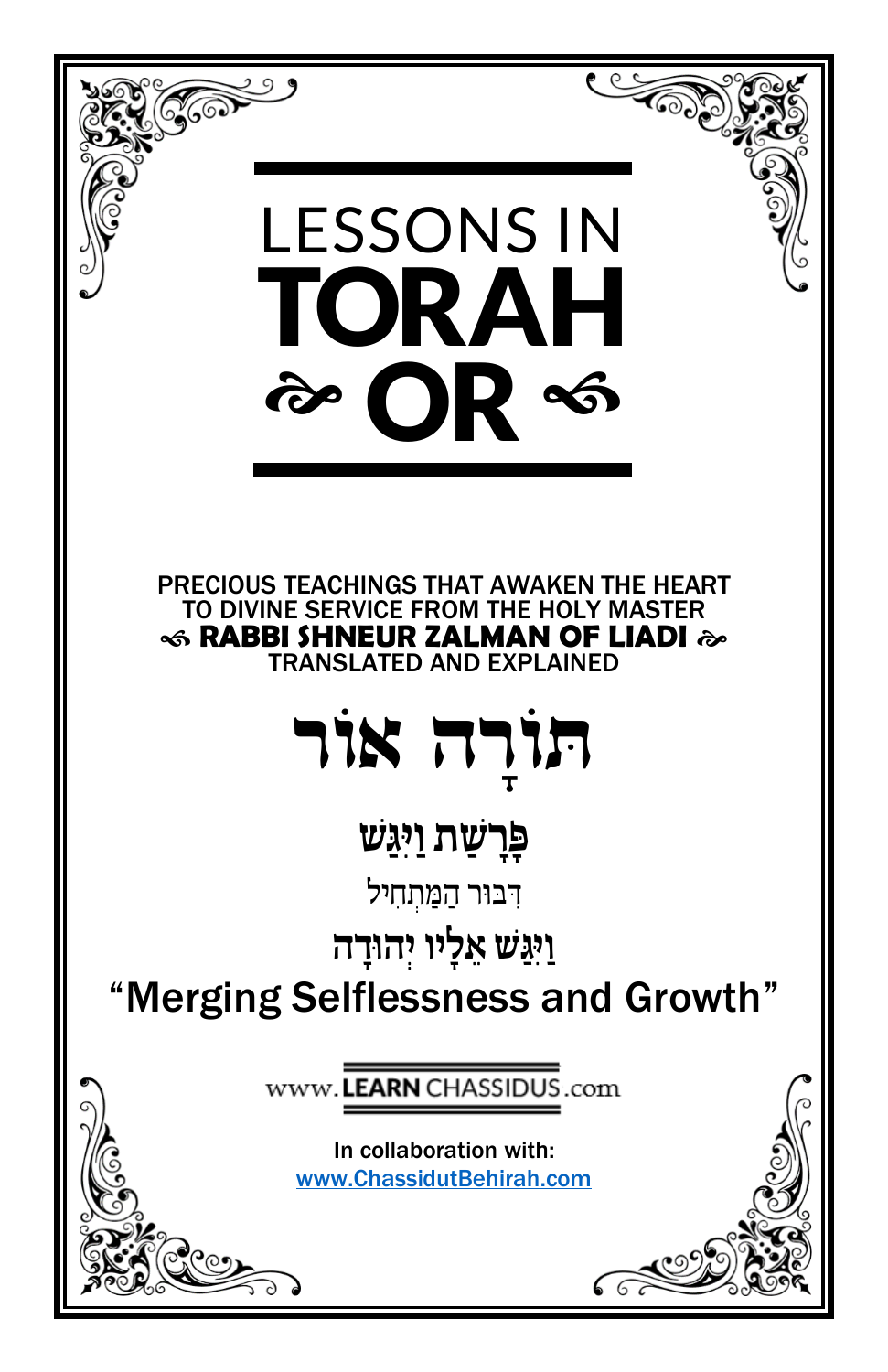# ב"ה

# **Please Donate to Keep this Project Going!**

Please help this project continue so that Torah Or and Likutei Torah will be available to Jews around the world in the language they understand.

# **Please become a monthly donor of \$18.**

**Please make yourself available to the Alter Rebbe, who wants his maamarim to be available to every Jew in the world.** 

**Please take 5 minutes and sign up online at [www.Donorbox.org/LearnChassidus](http://www.donorbox.org/LearnChassidus) to become a monthly donor of \$18.** 

With these \$18 a month, you will have the tremendous merit of having translated the Torah Or and Likutei Torah, making it available to Jews all around the world, and will receive the tremendous merit and blessings that come with that!

For additional sponsorship opportunities, or questions on the project, email me at [lessonsinlikutaytorah@gmail.com](mailto:lessonsinlikutaytorah@gmail.com)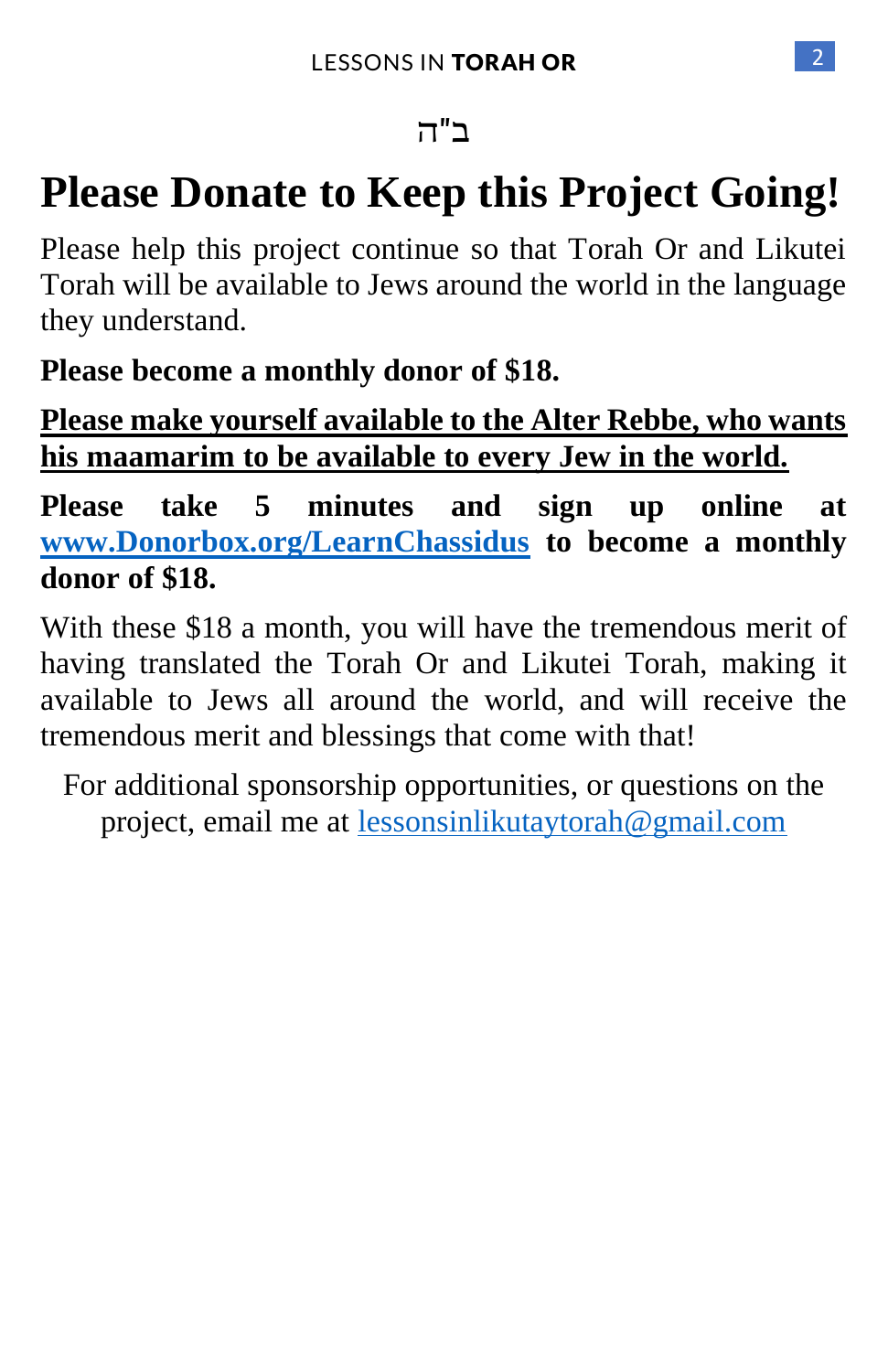# **ב"ה Torah Or רה אֹור ּתֹו ָ** פְּרָשַׁת <u>וַיְּגַ</u>ּשׁ דִּּ בּ וּר הַ מַּ תְ חִּ יל וֵיְּגֵּשׁ אֵלָיו יִהוּדַה<sup>וּ</sup> דִּף מג,ג – מד,ב "Merging Selflessness and Growth"

In Parshas Vayigash, there is a meeting between Yehuda and Yosef. At the time, Yehuda thought that Yosef was a non-Jewish vice-king of Egypt, not recognizing him as his long-lost brother. However, Yosef recognized his brothers and was pretending that he didn't recognize them in order to ultimately bring them to do Teshuva, as described at length in the previous Parsha.

As part of the plan to bring them to do Teshuva, Yosef arranged for his brother Binyamin to be captured to see how much self-sacrifice they would display to rescue him. Yehuda, who was the brother who originally suggested selling Yosef as a slave, now took a stand to rescue his brother Binyamin from the Egyptian viceking, who was really his brother Yosef in disguise.

Yehuda offered to exchange himself for Binyamin in captivity so that Binyamin can return to his father. This was because he had promised his father on his own life that he will return Binyamin to him. When Yosef saw Yehuda's self-sacrifice to fight for the redemption of Binyamin, Yosef knew it was the correct time to reveal himself and reunite with his brothers.

ן וְיָּגַשׁ, - אָיּון יִ**ּגַשׁ, - יִי**ּוֹן (דְּבוּר הַמַּתְחִיל וַיְּגַשׁ, - צִיּוּן (דְּבוּר הַמַּת וַיִּגָּשׁ - צִיּוּן " כְּבוֹד קְדוּשַׁת אַדְמוּ"ר.

נֶאֱמַר בִּפָּרֶשַׁת וַיִּחִי תקס"ה בַּחֲנוּכַּת הַבֵּיִת. הַנָּחַת רַבִּי משֶׁה בֶּן אַדְמוּ"ר הַזָּקֵן נִדְפִּסָה בִּסֵפֶר הַמַּאֲמָרִים תקס"ה עַמּוּד קמב. נוֹסַח אַחֵר – הַנַּחַת אַדְמוּ"ר הַאַמִצְעִי – נַדְפָּס שַׁם בְּמֵקְבִּיל. לִפְנֵינוּ הוּא הַנַּחַת רַבִּי מֹשֶׁה עִם הַגָּהוֹת הַצֵּמַח צֶדֶק).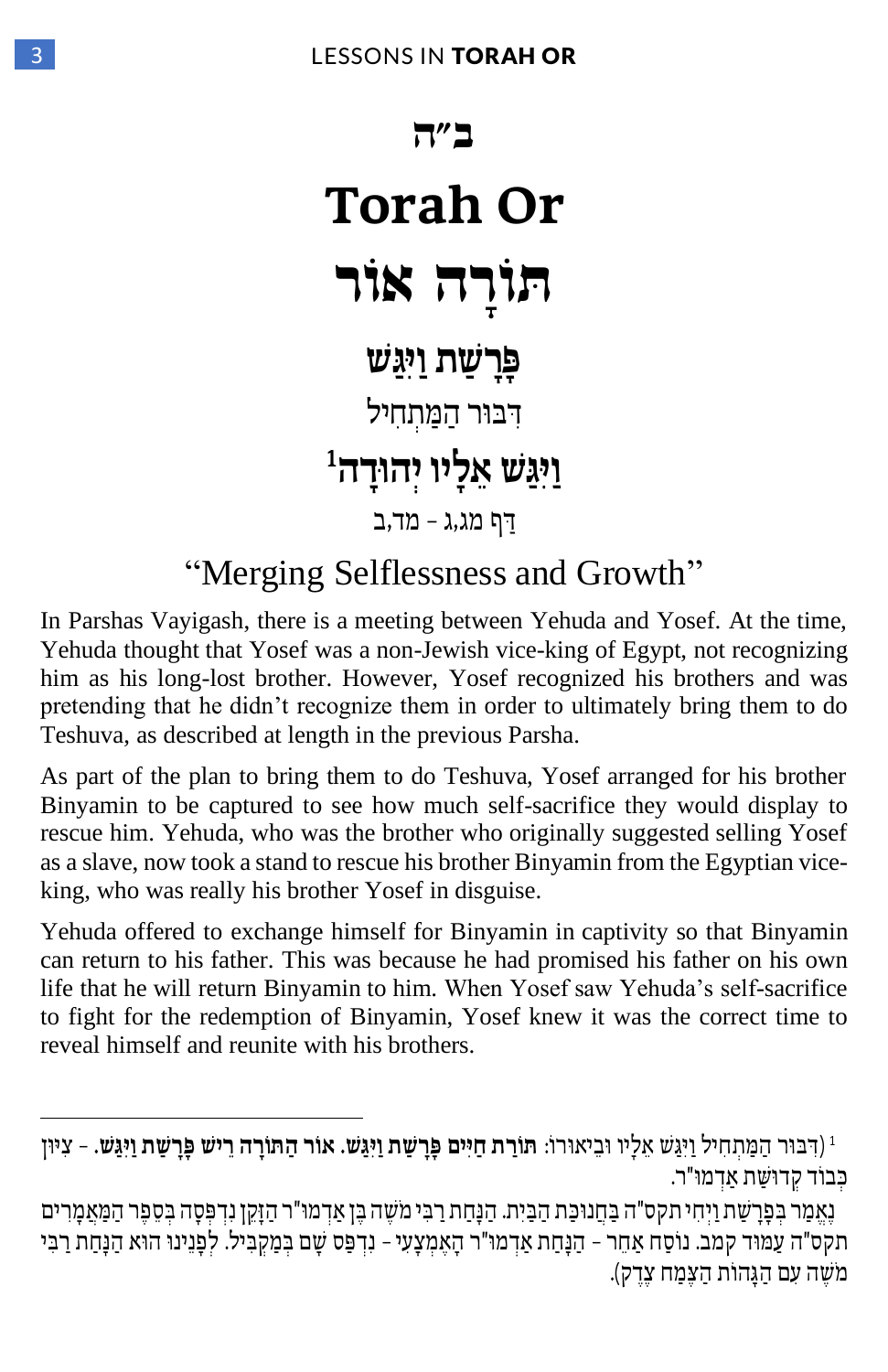$(N)$  Chapter 1

נִי... וְעַתֵּה "וַיִּגְ<sup>ּיָ</sup> שֵׁ אַלַיו יְהוּדָה וַיֹּאמר בִּי אַדני... וְעַתֵּה יֵשב נַא עַבִדְּךָ תַּחַת הַנַּעַר עֵבֶד לַאדנִי וְהַנַּעַר יַעַל עִם אֶחֲיוֹ וְגוֹ<sup>,</sup>" (פַּרַשַׁתָנוּ מד, יח)**:** 

**"Then Yehudah approached him** (Yosef) **and said, "Please, my master…** let your servant take the place of the lad (Binyamin) as your slave, so that the lad may go up with his brothers (to their father).**"** (Bereishis 44:18)

In order to understand the spiritual significance of the meeting of Yehuda and Yosef, the Alter Rebbe will compare the difference between these two souls to the difference between the Mishkan and the Beis Hamikdash:

הִנֶּה כְּתִיב (שֵׁיר הַשִּׁירִים א, יּ): "קוֹרוֹת בַּתֵּינוּ אֲ רָ זִּ ים , רַ הִּ יטֵ נוּ בְּ רו תִּ ים וְ גוֹ '". **It is written** (Shir HaShirim 1:17) **"The beams of our house are cedars;** the panels are from cypress**."**

Rashi (ad loc.) says that this a reference to the Mishkan, whose walls were made from cedar wood.

וְ הִנֵּה יֵש לְהָבְין הַהֶפְרֵשׁ בֵּין הַמִּשְׁכַּן לִבֵית We עולַמִים: שֶׁהַמִּשְׁכֵּן הַיַּה מֵאֲרַזִים כִּמוֹ שֶׁ כָּ תוּב (תִּרוּמָה כו, טו): "וְעָשִׂיתָ אֶת הַקְּרָשִׁים לַמְּשָׁכֵּן עֵצֵי שִׁטִּים עוֹמדים", והמכסה היה ּמִ"יִרְיעוֹת עִזִּים"<sup>,</sup> וִ"עוֹרוֹת אֵילִים", ו"עורות תִּחָשִׁים"<sup>3</sup> כו<sup>2</sup>;

need to understand the **difference between the Mishkan** (Tabernacle) **and the Beis Hamikdash** (The Holy Temple). **The Mishkan was** constructed **from** beams of **cedar; as it is written**  (Shemos 26:15) **"**And you shall make the planks for the Mishkan **of upright beams of acacia wood." 5 Its coverings' were** constructed **from "curtains of goat hair," "ram skins," and "***Tachash<sup>6</sup>* **skins" etc.**

<sup>2</sup> (תִּרוּמָה כו, ז: "וְעָשִׂיתָ יִרִיעֹת עִזִּים לְאֹהֱל עַל הַמִּשְׁכָּן").

ْ $\zeta$ שם, יד: "וְעָשִׂיתָ מִכְסֶה לָאהֵל עֹרֹת אֵילִם מְאָדָּמִים וּמִכְסֶה עֹרֹת תְּחָשִׁים מִלְמָעִלָה").

ן עֲרִיךְ עִיּוּן מַה שְׁיֵּיר - הֵעָרַת כִּבוֹד קִדְשַׁת אַדְמוּ"ר].

5 Seemingly, the type of acacia wood used in the Mishkan was similar to cedar to the extent that is referred to as "יםִז ָרֲא-cedar" wood, despite its family name of "ועוד צריך עיון ".acacia-שִׁטִּים.

<sup>6</sup> The Tachash was a kosher multicolored animal that was created at the time of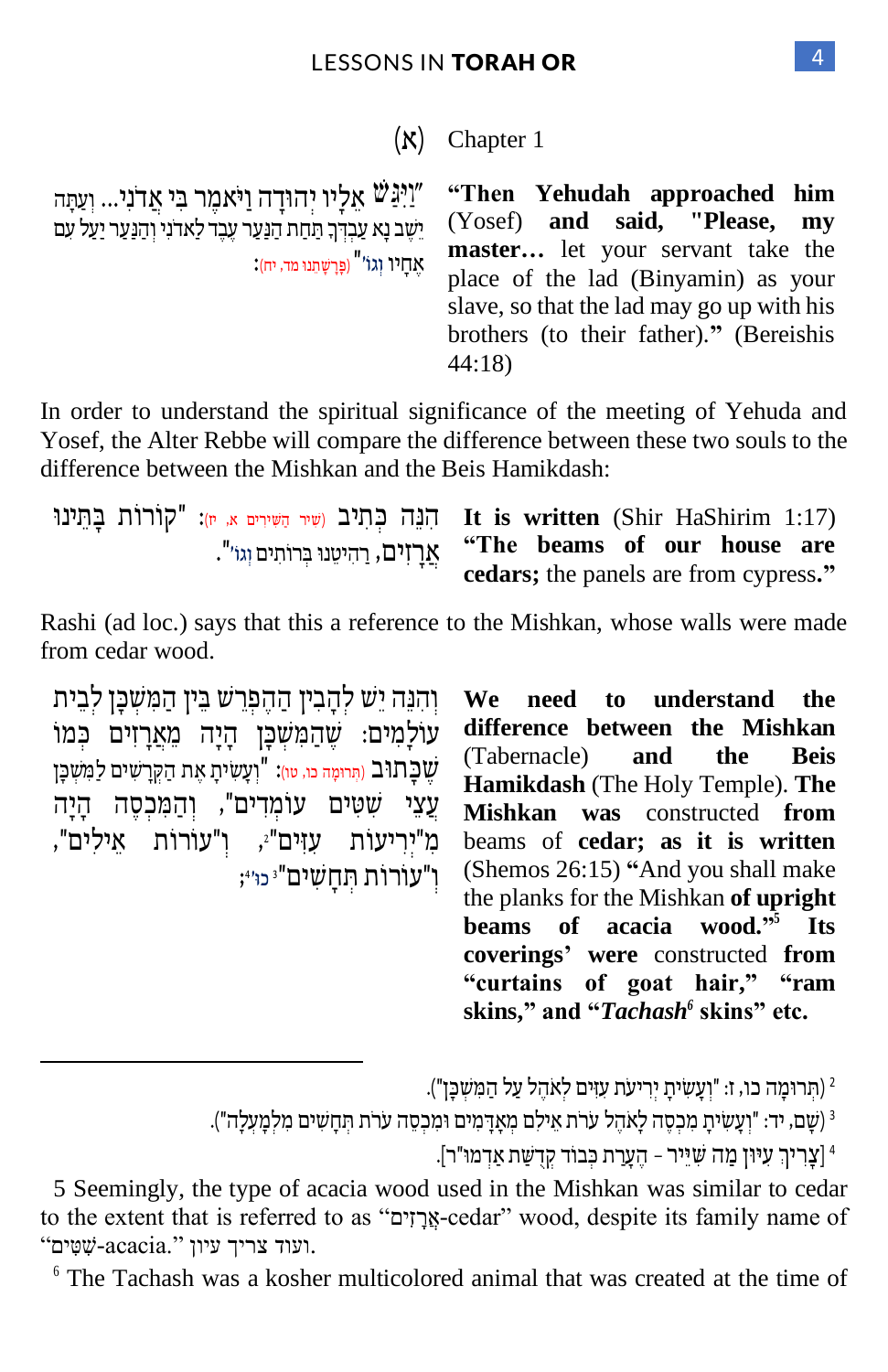וְ הַ בֵּ ית־ הַ מִּּ קְ דָּ ש הָ יָה מֵ אֲ בָ נִּים וְ עָ פָר דַּ וְ קָ א . (ש"אסוּר לעַשׂוֹת בּוֹ עַץ בּוֹלט, רַק שֶׁהָיוּ $\zeta^{\prime}$ ואכסדראות *של* כִּלוֹנִסָאוֹת שֵׁל אֵרֵז בְּתִקְרַת הָאוּלָם ּכּוּ׳.



Whereas **the** *Beis HaMikdash* **was specifically** constructed **from stones and dirt. (**To the extent that **"It is prohibited to have any exposed wood or wooden chambers.) Only poles of cedar wood were used to support the roof of the "**םָלּאו-Ulam" (antechamber of the "לָיכ ֵה-Heichal") to prevent it from sagging.9

וְ צָרִיר לְהָבְין זֶה: מִפְּנֵי מַה בַּמִּשְׁכֵּן הַיוּ We ָהֲאָר ִּזים ִּעי ָּקר ַּב ִּּב ְנָין, וְ הֶ עָ פָר הָ יָה רַ ק

need to understand this distinction between the Mishkan and Mikdash**: Why was the primary** 

ְו ַע ּי " ְּכמֹו ֶׁש ָּּכַתב ָּהַר ְמַּב''ם ֶּׁפֶׁרק א' ֵמ ִה ְלכֹות ֵּבית ַה ְּב ִחיָּרה. ֵין ְּבֵסֶׁפר ַה <sup>7</sup> ִחי ּנּוך" ִמ ְצָּוה תצ''ב. ׅ֧֧֓<u>֚</u>

 $\,$ (מִדּוֹת ג, ח: "וּכְלוֹנָסוֹת שֵׁל אֵרֵז הָיוּ קְבוּעִין מִכָּתְלוֹ שֵׁל הֵיכָל לְכָתְלוֹ שֵל אוּלָם").  $\,$ 

<sup>9</sup> The Heichal was the part of the Beis Hamikdash containg the Menorah, the Shulchan, and the Mizbei'ach HaZahav. It was 10 amos wide and and 20 amos tall. In front of the Heichal was an antechamber called the "Ulam" (lit. "the hall"). The Ulam's ceiling was five times the height of the ceiling of the Heichal, 100 amos. In addition, it was ten times as wide as the Heichal, 100 amos from north to south. In order to strengthen the walls of the Ulam to support the weight of the walls and the roof, there were wooden (cedar) poles extending from the roof of the Heichal (and the roofs of the Ta'im (side rooms)) into the Ulam, connecting the walls of the east and west walls I Ilam.

the Mishkan, to be used as one its coverings, after which all remaining members of this species vanished.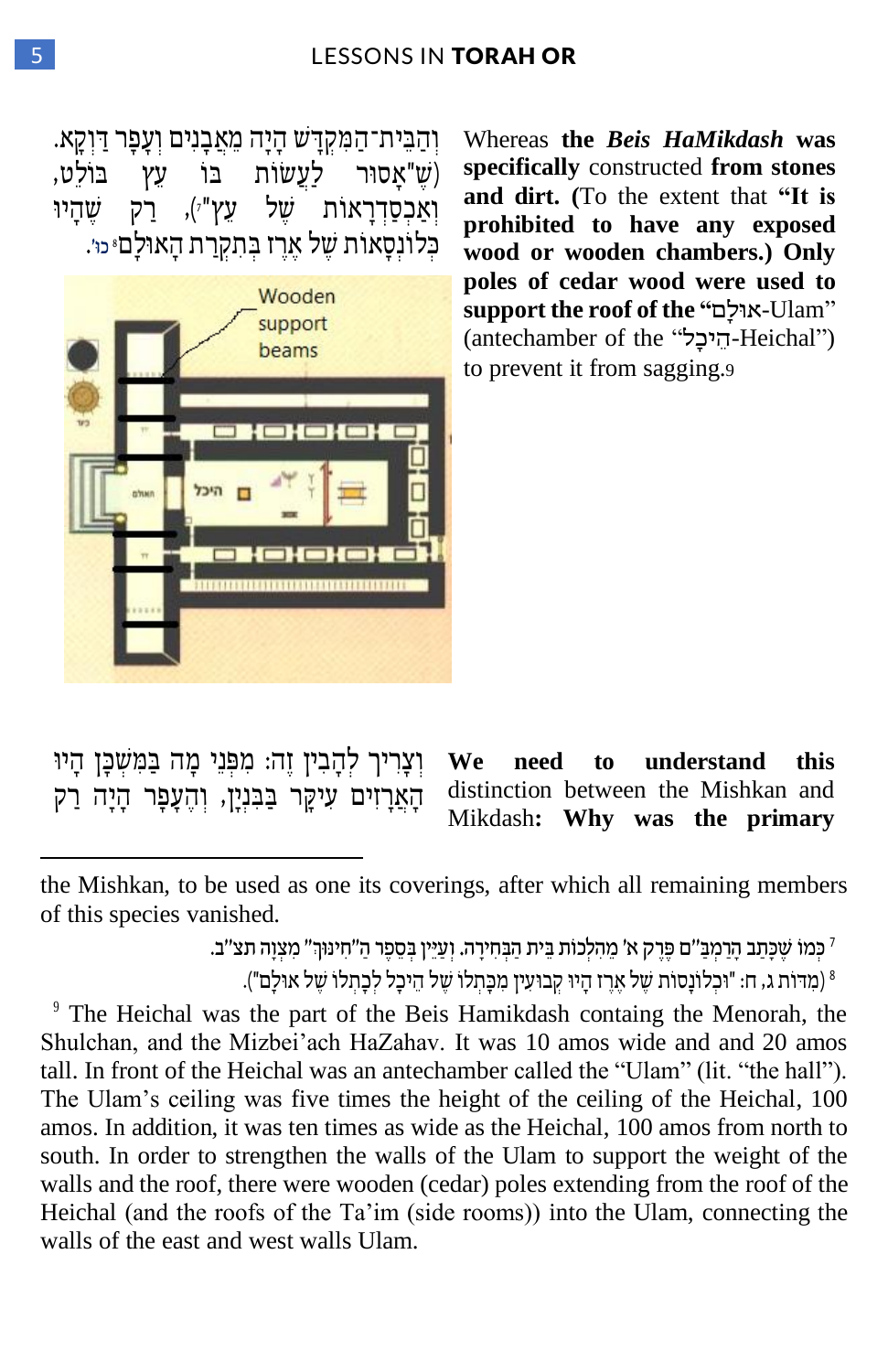**material used in the** construction of the **Mishkan made of cedar beams, whereas dirt was only utilized for the floor;** whereas **in the Beis Hamikdash**, **it was the reverse: stones and dirt were the primary**  building **materials, even the ceiling was made from them, only wooden support poles** were permitted**, these were of minor importance in comparison to the primary** materials of dirt and bricks that were used for the **building** the Beis Hamikdash**?**

**The idea is: It is known that there are four categories in each world: inanimate, vegetation, animal and human. The inanimate** category **is lower than the vegetation** category**, the vegetation** category **is lower than the animal, etc., and the apex of all these categories is the human.**

**Seemingly, this** hierarchy **does not make sense: if this is the case, why specifically does the ground bring forth vegetation, that the vegetation grows and is nourished from the dirt?** According to the proposed hierarchy, **isn't the vegetation superior to the inanimate** kingdom **which is** represented by the **dirt** (so why would the vegetation be dependent on the dirt)**?!** 

**However, the concept is: this characteristic is not comparable to that characteristic – even though** it's true **that the inanimate** kingdom **is a** 

ּבְקַרְקַע הַמִּשְׁכָןּ״ לִמַטָּה; וּבַמִּקְדָּשׁ נַהַפוֹךְ הוּא, שַׁהַיוּ הַאַבְנים והעַפר הַעיקֵר, שְׁאֲפִילוּ הַגַּג הָיָה מֵהֶן, וְלֹא הָיוּ עֵצִים רַק wiere כְּלוֹנְסָאוֹת שֶׁל אֶרֶז הַנַּ''ל, שֶׁהַיוּ טְפֵלִים לעיקר הבנין?

וְהַעָנְיַן: כִּי הִנֶּה יַדוּעַ שֶׁיֵּשׁ בְּבָל עוֹלַם ד' בִּחִינוֹת: דִּוֹמֵם, צוֹמַח, חִי, מִדבֵּר. וְהַדוֹמֵם הוֹא לִמְטָה בְמַדְרֶגָה מִצוֹמֵחַ, וְהַצוֹמֶחַ לְמַטָּה מִן הַחָי כוּ׳, וְהַעִילוּי ש ֶ בְּ כוּלּ ָם הוּא בְּ חִּ ינַת הַ מְ דַ בֵּ ר.

וְלִכְאוֹרָה תָּמוּהַּ: דְּאִם כֵּן, מִפְּנֵי מָה הָאָרֶץ דַּוְקָא תּוֹצִיא צִמְחָהִּי, שֶׁהַצוֹמֵחַ ְׂיִהְיָה גָדֵל וְנוֹלָד וְנִמְשַׁךְ מֵעֲפַר הָאָרֵץ, ְהַלֹא הַצוֹמֶחַ הוֹא לִמַעְלַה מֶהַדוֹמֵם ַ שֲהוּא הַעַפַר!

אַךְ הָעָנָיָן דִּלֹא רְאִי זֵה כִּרְאִי זֵה - שֵׁאַף עַל פִּי שֵׁהַדּוֹמֵם לִמַּטָּה בִּמַדְרֵגָה מִן הַצוֹמֶחַ, עָם כַּל זֶה יֵשׁ בּוֹ מַעָלַה יִתֵירַה

<sup>&</sup>lt;sup>10</sup> (נָשׂא ה, יז: "הֵעָפָר אֲשֵׁר יִהְיֵה בְּקַרְקַע הַמִּשְׁכָּן").

<sup>&</sup>lt;sup>11</sup> (עַל פִּי יִשַׁ עִיָה סא, יא: "כָּאָרֵץ תּוֹצִיא צִמְחָה").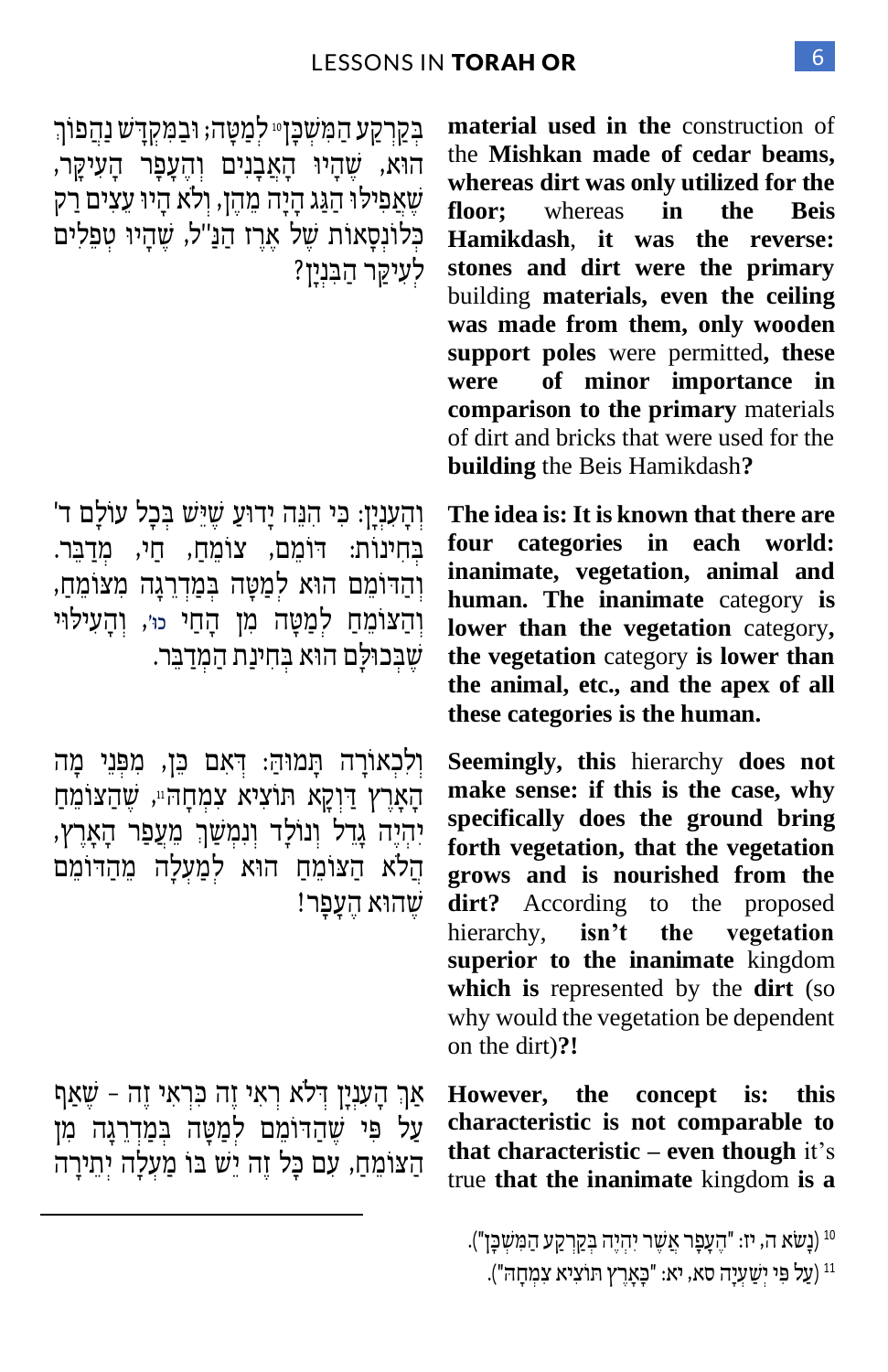מצַד שַׁרשׁוֹ שלמַעלה מבחינַת צומח וְ חַ יכוּ' .

דְּהִנֶּה יַדוּעַ מַחְלוֹקֵת הַתַּנַאִים בַּגְמַרַא (חֲגִיגָה יב.): חָד אָמַר – "שָׁמַיִּם קָדְמוּ לְאָרִץ", כַּמוֹ שַׁכַּתוּב (בְּרֵאשֶׁית א, א): "בִּרְאשִׁית בְּרָא כוּ' אֶת הַשָּׁמַיִם וְאֶת הַאֲרֶץ". וְחֲד אָמָר - "אָרֶץ קַדְמָה", כְּמוֹ שֶׁכָּתוּב <sub>(בְּרֵאשִׁית</sub> ב, ד): "בְּיוֹם עֲשׂוֹת כוּ׳ אֶרֶץ וְשַׁמַיִם".

וְאֵלוּ וַאֲלוּ דְּבְרֵי אֱלֹקִים חַיִּים, שְׁבַּמַּחֲשָׁבָה - אֶרֶץ קַדְמָה לַשַּׁמַיִם, וּכְ ש ֶ בָּרָ א – בָּרָ א הַ ש ּ ָ מַ יִּם תְּ חִּ לּ ָה.

וְהָעִנְיָן, כִּי "סוֹף מַעֲשֶׂה בִּמַּחֲשָָבָה תְּ חִּ לּ ָה ", פּ ֵ ירוּש : כִּּ י הָ אָ רֶ ץ לְפִּ י ש ֶ הִּ יא "סוף מַעֲשֶה" עַל כֵּן שָׁרְשָׁה בְּמַחֲשָׁבָה, הִּ יא בִּּ בְ חִּ ינַת " תְּ חִּ לּ ַת הַ מַּ חֲ ש ָ בָ ה ".

אֲבָל הַשַּׁמַיִם שֶׁהֶם תִּחִלַּת הַמַּעֲשֶׂה, הֵם אַחֲרוֹנִים בַּמַּחֲשָׁבָה, כִּי זֶהוּ הַכִּלָל שֶׁהַ"סוֹף מַעֲשֶׂה" עולֶה תִּחִלַּה בַּ מַּ חֲ ש ָ בָ ה. **lower level than the vegetative**  kingdom**, nevertheless, there is a superior advantage** to the inanimate kingdom **based on its Supernal root vs. the vegetative and animal, etc.,** kingdoms**.**

**There is a well-known debate within the Talmud** (Chagigah 12a)**: One opinion says "The Heavens preceded the Earth," as it is written** (Bereishis 1:1)**: "In the beginning the Heavens and the Earth were created." The other opinion says "The Earth preceded** the Heavens,**" as it is written** (Bereishis 2:4): **"On that day the Earth and the Heavens were made etc."** 

The resolution is that **both of these**  Talmudic opinions **are** noncontradictory and **the words of the Living G-d: In Hashem's thought – the Earth preceded the Heavens, but when there was** the actual **Creation** using Hashem's speech**, the Heavens were created first.**

**The concept is: "The end product** manifests the intention that **was in the original thought." This means since the Earth was the "end product," therefore, its source in thought is from the ultimate "original thought** of Hashem.**"**

**However, the Heavens,** in the order of how Creation actually took place, **were the beginning of Creation,** this shows that **they were** in reality **the last in thought, since this is the principle: Whatever is closer to the ultimate**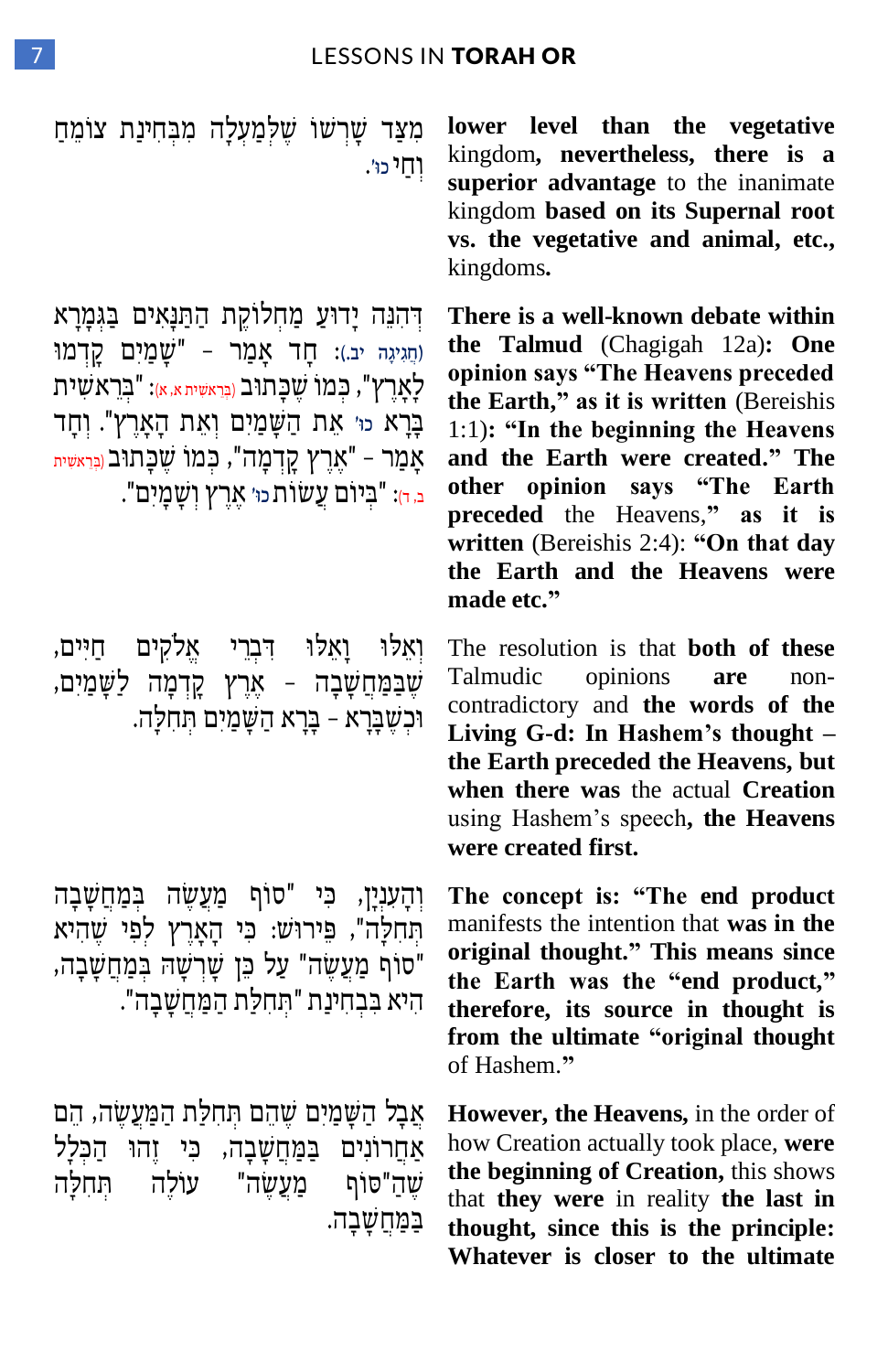וּלִכָּךְ הַצוֹמֵחַ לִמַעָלָה מֵהַדוֹמֵם, וְכֵן הַחַי למעלה מהצומח מי - שזהוּ כפי סדר ההשתלשלות דדומם, צומח, חי, מדבר בִּעוֹלמוֹת:

ש ֶ בְּ חִּ ינַת הַ דּ ו מֵ ם וַ עֲ פַר הָ אָ רֶ ץ הוּא בְּחִינַת "סוֹף מַעֲשֶׂה", וְצוֹמֵחַ וְחַי לְמַעָלַה מְמֵנוּ בְמַדְרֵגֵה, וְהוּא עָנְיַן "שַׁמַיִם קַדְמוּ לארץ".

וּמִכַּל מַקוֹם מִצַּד שַרְשֵׁן בַּמַּחֲשַבַה הַקְּדוּמָה הֲרֵי אֶרֶץ דַּוְקָא קָדְמָה לְכוּלַָם בַּמַּחֲשָׁבָה, לָכֵן דַּוְקָא בָּהּ יֵשׁ הַכּתַ וְהַיְּכוֹלֶת לְהוֹצִיא צְמְחָהּ, מִצָּד שַרְשָׁה הַנַּעֲלֶה, וְלַכֶן הַצוֹמֵחַ וְהַחִי וְהַמְדַבֵּר כּוּלַם מְקַבְלִים מִמֵּנַּה <sub>כוֹ</sub>'. :

However הְאֲה בַּמִּשְׁבָן לֹא הָיָה נִמְצָא עֲדַיִין<br>achieve בכלום יוֹיִינוּ יִי תַּ כְ לִּ ית הַ ש ּ ְ לֵימוּת, ש ֶ הָ יָה רַ ק דִּּ ירַ ת עֲרַ אי שֶׁל הַקֲדוֹשׁ בָרוּךְ־הוּא. כְּמוֹ שֵׁכָּתוּב (שְׁמוּאֵל ב' ז, ו): "כִּי לֹא יַשֲׁבְתִּי בְּבַיִת לִמְיּוֹם הַעֲלֹתִי אֶת בְּנֵי יִשְׂרָאֵל מִמְּצְרַיִם וְעַד הַיּוֹם הַזֶּה וַאהיַה מתהַלךְ בְאהל וּבמשכן כוּ".

**end product, comes from a deeper place in the original thought** behind the whole thing.

**Therefore,** it comes out: **In the "Seder Hishtalshelus-spiritual hierarchy of levels,"** as perceived **in the worlds, that have the levels of inanimate, vegetation, animal, and human: the vegetation is superior to the inanimate, and similarly the animal is superior to the vegetation, etc.**

**In this perspective, the inanimate, such as the dirt of the earth, is the "end product" of Creation, and the vegetation and animals are on a higher level. This fits with the opinion that "the Heavens preceded the earth."**

**Nevertheless, from the perspective of its source in the original thought of Hashem, the Earth specifically precedes them all in that thought. This is why only it has the power to and capability to produce vegetation, because of its higher source, which is why vegetation, animals, and people are all dependent on the earth for sustenance.**

However, **the Mishkan did not achieve the ultimate state of perfection, but rather served as a temporary dwelling of Hashem. As it is written (Shmuel II, 7:6)** "[Hashem said:] I have not yet dwelled in a house from the day I brought up the Jewish People from Egypt until today, **rather I have only journeyed in a Tent and in a Mishkan."**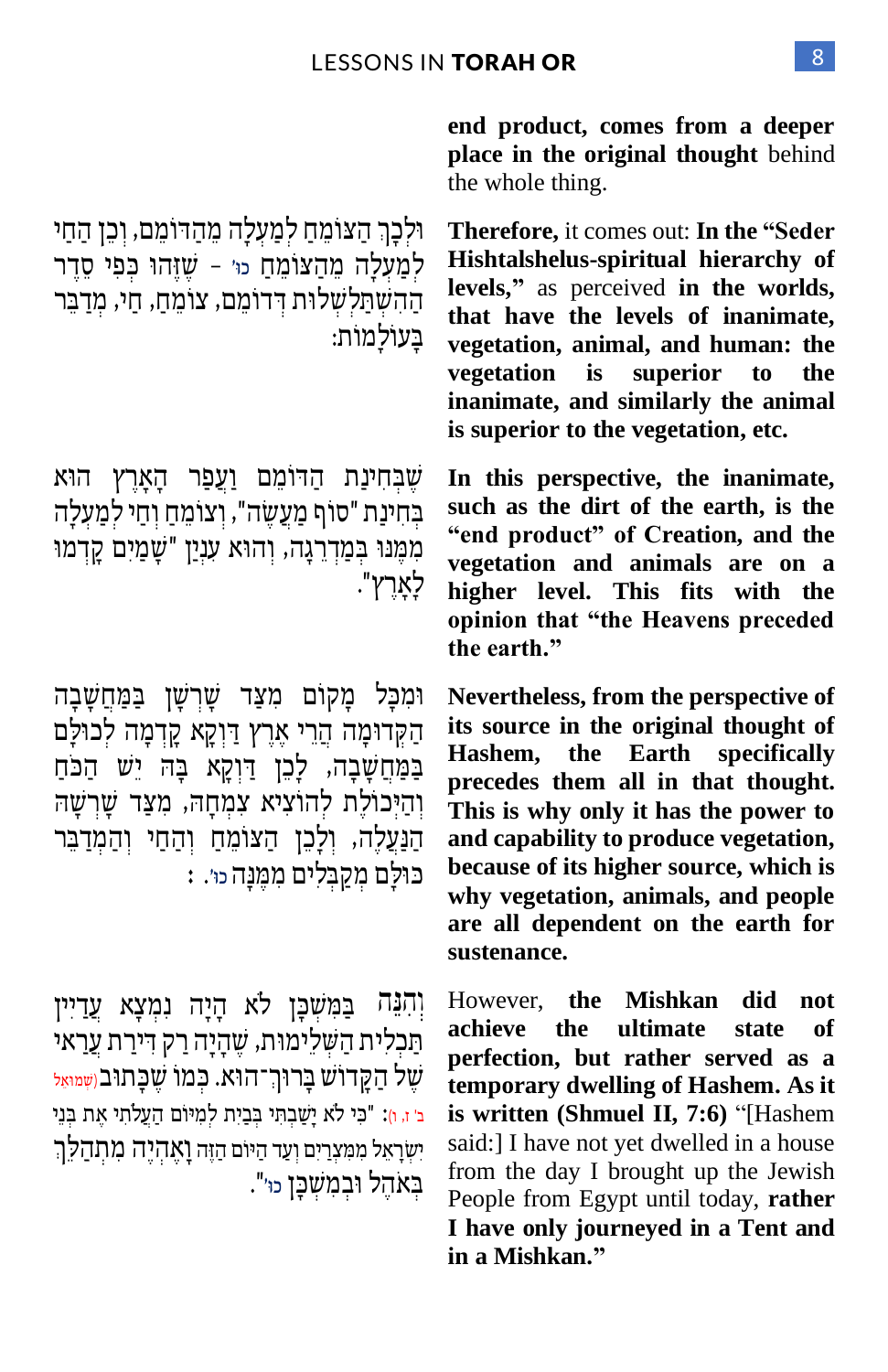לְכָךְ נַעֲשָׂה כִּפִי אוֹפֶן סֵדֶר הִשְׁתַּלְשָׁלוּת הָעוֹלָמוֹת אֵיךְ שֶׁנְבְרְאוּ כִּסְדְרָן, שֶׁבָּזֶה שמים קדמוּ לארץ.

וְלַכֶן כּוֹתְלֵי הַמִּשְׁכַּן הַיוּ מִקְרַשִּׁים שֶׁהֵן בְּחִינַת צוֹמֵחַ, וְרַק קַרְקַע הַמִּשְׁכָּן הָיָה מֵ עָ פָר – ש ֶ זֶּהוּ כְּ מו ש ֶ הוּא בְּ הִּ ש ְ תַּ לְ ש ְ לוּת, שֶׁהַצוֹמֶחַ לְמַעָלָה מִן הַדוֹמֵם.

וְלָכֶן נַעֲשׂוּ הַקְּרַשִׁים מֵאֲרַזִים, שֶׁהַאֲרֶז גַּדֵל בְּגוֹבָה מְאֹד, שֶׁזֶּהוּ בְּחִינַה הַעֲלִיוֹנַה ֹשֶׁבַּצוֹמֵחַ <sub>כוֹ</sub>', לְמַעָלָה מַעָלָה מִבְּחִינַת הדּוֹמם שׁאין בּוֹ תּוֹספַת וגידּוּל כּלל;

וְהַמְּכִסֶה עַל הַמִּשְׁכָּן הָיָה מִיּרִיעוֹת וּמֵעוֹרוֹת אילים וּתְחַשׁים כוּ', שהוא בְּחִינַת הָחַי שֶׁלָמַעָלָה בְּמַדְרֶגֶה גַם ִּמ ְּב ִּחינַת ַה ּצ ו ֵמ ַח.

לפיכך, היריעות שהם בחינת המקיפים, שְׁהָיוּ פְּרוּשִׂים עַל כּוֹתְלֵי הַמְּשָׁכֵן - הַיּוּ מִבְּחִינַת חַי, שֵׁהוּא לְמַעָלַה מִבְּחִינַת צוֹמֶחַ שֶׁמִּמֶּנּוּ נַעֲשׂוּ כּוֹתְלֵי הַמִּשְׁכֵן. **Based on this premise** (of being a temporary dwelling)**, it was built according to the "Seder Hishtalshelus-spiritual hierarchy" of the worlds as they were created in their order, in which the Heavens precede the Earth.**

**Therefore, the walls of the Mishkan were** constructed **from wooden boards, representing the vegetable kingdom, and only the floor of the Mishkan was made from dirt**  representing the inanimate kingdom. **This is how it is manifest** sequentially **in Seder Hishtalshelus, that the vegetable** kingdom **in higher than the inanimate** kingdom.

**Also, the boards were constructed from cedars, since the cedar is exceedingly tall,** which is **a prime**  example **of the vegetable kingdom, that far surpasses the inanimate kingdom which doesn't grow or sprout at all.**

**The coverings of the Mishkan were from curtains** [of goat hair] **and skins of rams and Tachash, which represent the animal kingdom, which is a much higher level than the vegetable kingdom.**

**Consequently, the curtains – which represent the aspect of "Makkifim-Encompassing Light of Hashem" which** were **spread out over the walls of the Mishkan – were from the animal kingdom, which is higher than the vegetable kingdom, which is**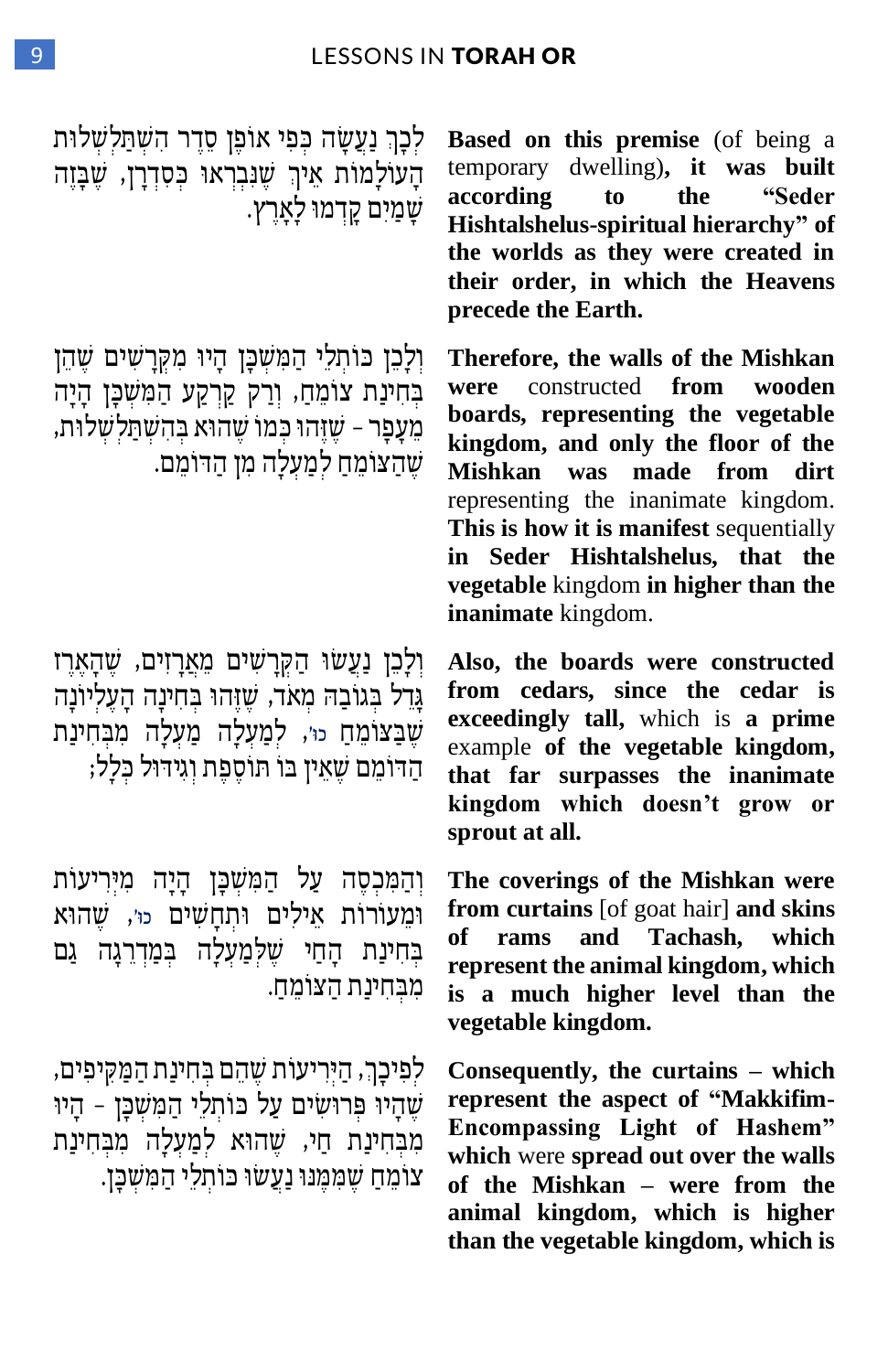נִמְצָא, שֶׁכָּל זֶה נַעֲשָׂה כְּפִי סֶדֶר מַעֲלַת וּמַדְרֵגַת הַהִשְׁתַּ*לְ*שְׁלוּת בְּהִשְׁתַּ*לְ*שָׁלוּתַן וּבְרִיאוּתַן מִלְמַעְלַה לִמַטַּה, שֵהוּא בְּחִינַת "שמים קדמוּ" <sub>כו</sub>ּ׳.

אֲבָל בַּמִּקְדָּשׁ הָיָה נִמְצָא בּוֹ תַּכְלִית הַשַׁלֵימוּת, כִּי הָיָה דִּירַת קֶבַע שֶׁל הַקָּדוֹשׁ בָּרוּךְ־הוּא, כִּמוֹ שֶׁכָּתוּב (תְּהִלִּים קלב, יד( : "ז את מְ נוּחָ תִּ י עֲדֵ י עַ ד" ,

ּוֹ שֶׁהָיָה מֵעֵין עוֹלָם־הַבָּא, מַה שֵ**יִּהְיֵה** ַּבַאֵלֵף הַשְׁבִיעִי כִּשֵׁיִּהְיֶה "מִנוּחַה לִחָיֵּי העולמים",

שְׁאַז תִּתְעַלָּה הָאַרֵץ עַלִיוֹנַה שֶׁהִיא בְּחִינַת מַלְכוּת־דַּאֲצִילוּת לְהָיוֹת לִמַעָלַה מִּ כּ וּלּ ָם.

וּכְמוֹ שֶׁכֲתוּב <sub>(מִשְׁלֵי יִּב,ד)</sub> : "אֲשֶׁת חַיִּל עֲטֶרֶת בַּעָלַה", שֶׁתְּהִיֵּה "עֲטֶרֶת" לֶעֲתִיד־לָבֹא לו"א־דאצילוּת. **what the walls of the Mishkan were constructed from.**

**It comes out, that all of the details** of the Mishkan **are according to the order of the levels of Hishtalshelus of how the Creation process happened in a top-down manner, which fits with the opinion that "the Heavens precede**d the Earth."

**However, the Beis Hamikdash accomplished the complete perfection as a permanent dwelling for Hashem, as it is written** (Tehillim 132:14): **"This is My resting place forever;** here I shall dwell for I desired it.**"** 

**It represented the state of being of "The Future Reality," which will happen in the Seventh Millennium of Creation, when there will be "tranquil and eternal life."**

The cause of this state of tranquil and eternal life in the Seventh Millenium is: **The level referred to as "Earth" as it exists Above** in Atzilus, which is Malchus of Atzilus (Hashem's Creative Power), **will be elevated** to its ultimate source in Hashem's original thought, which is **above all other levels.**

**As it is written** (Mishlei 12:4) **"A virtuous woman is the crown of her husband." This represents how Malchus will become a "crown" in the Future for her "husband," which is Ze'eir Anpin** (Hashem's Attributes of Kindness and Severity)**.**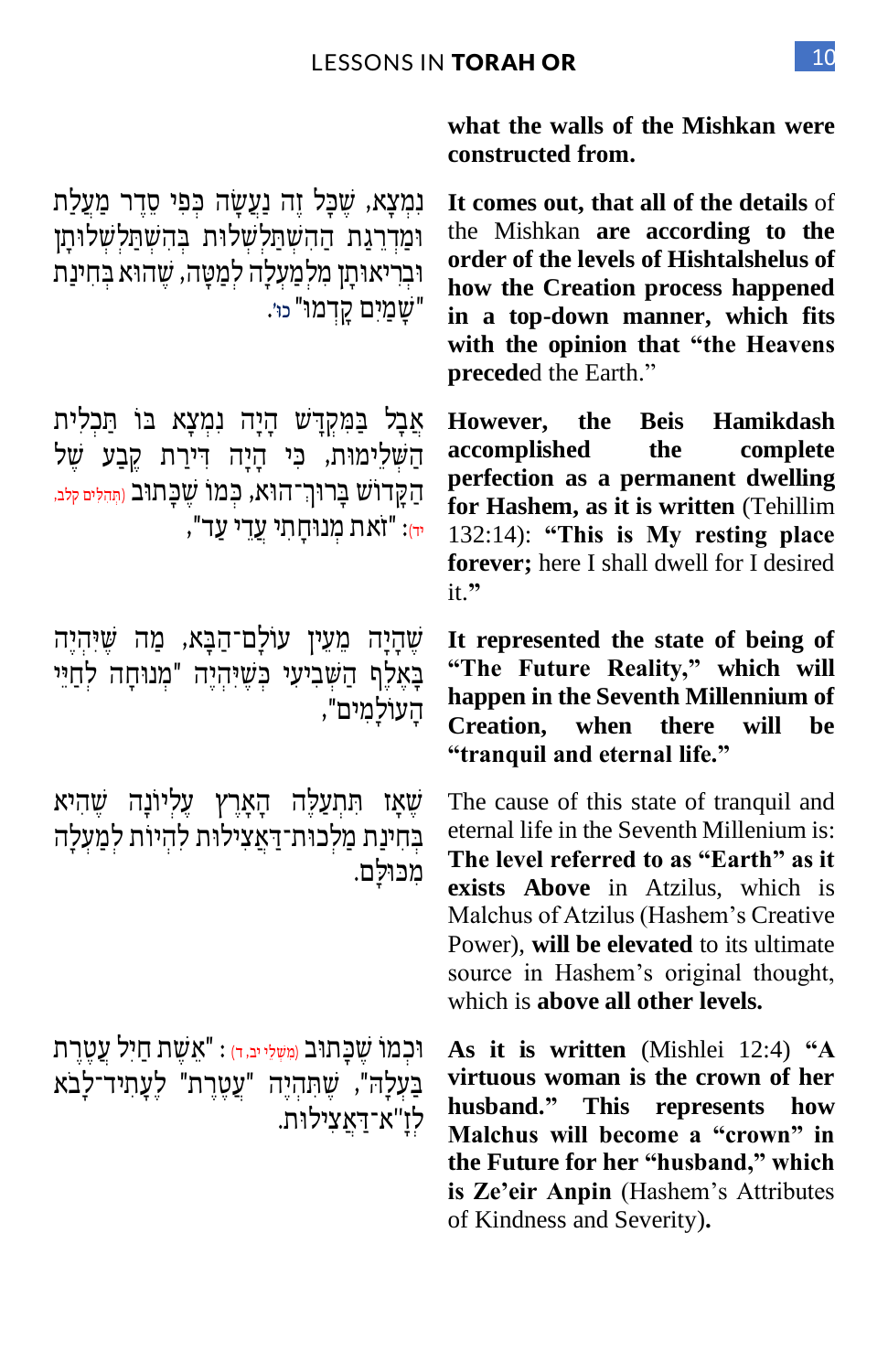The Zohar uses an analogy of a husband and wife to explain the relationship of two of Hashem's attributes in Atzilus, Ze'eir Anpin, the "husband," and Malchus, the "wife."

In general, a husband is the provider and the wife is the recipient. This is true in all aspects of their lives, financially, emotionally, and physically.

However, through the wife acting as proper recipient she is able to accomplish things that her husband cannot, that far surpass all of his accomplishments.

The prime example of this is the ability to give birth to children, which is the basis of all life, and can only be accomplished by the wife. In this sense she is compared to a crown, that goes above the head.

This represents the ability to accomplish something beyond the limitations of understanding, similar to the advantage of a mother over a teacher. A teacher cannot create a student, he can only teach someone who already has the ability to learn. A mother creates a child, literally.

Similarly, the very mode of being a recipient has an inherent advantage over that of being a provider. This is because in our relationship with Hashem the most correct model is that of a recipient, since Hashem is the Provider of everything and we are His recipients who should humble themselves and serve Him.

Since a wife is the model of a true recipient, she personifies the truest form of connection to Hashem.

This is greater than a person basing his connection to Hashem on his understanding and feelings, the model of a "provider," since understanding and feelings are inherently limited, thus not "allowing" the unlimited Truth of Hashem is the complete sense.

Whereas the model of being a recipient, which is humility and devotion, is something that allows for the unlimited Truth of Hashem.

Just as this is true in the Jewish husband and wife in this world, it is true of the attributes of Ze'eir Anpin and Malchus: Ze'eir Anpin, which is Hashem's attributes of Kindness and Severity etc. They ask as the "provider" of how the world should be run, and they give over the Divine energy needed to create and run the world. However, they are only expressing certain aspects of the Truth of Hashem. Malchus is the attribute of being the humble recipient of that input and energy, and to bring that input and energy into implementation in actually creating the world.

Now, this selfless mode of being a recipient is able to allow the Infinite Truth of Hashem to shine forth without any obstruction.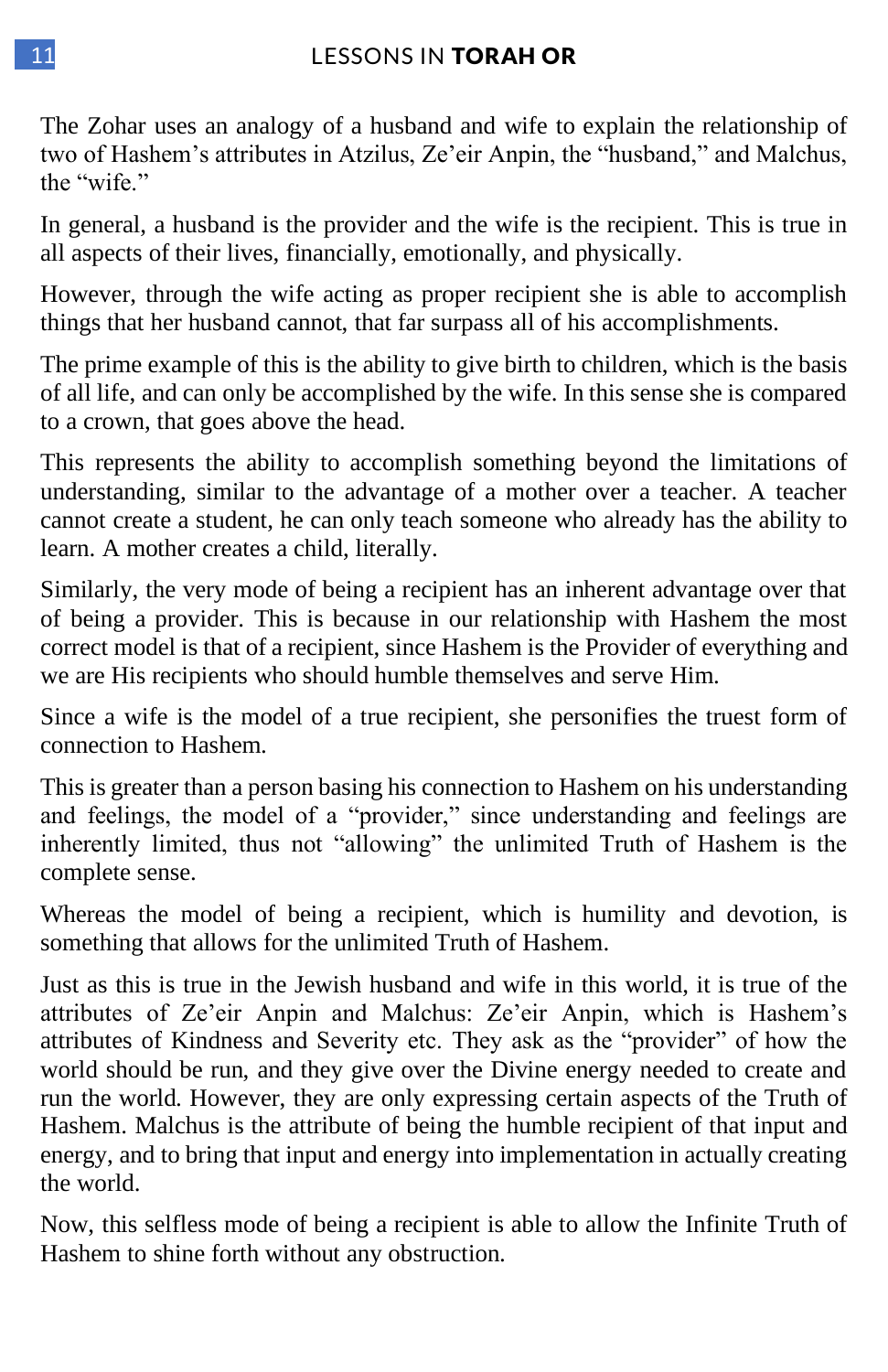The advantage of Malchus is only partially revealed in the fact that it creates world something from nothing, which requires the Infinite Power of Hashem to accomplish this.

However, in the future the advantage of Malchus will be fully revealed, when the Infinite Light of Hashem will shine specifically through the "selflessness" and "humility" of Malchus.

והיינו מצד שַרשַה שעלתה במחשבה ַה ְּקד ּו ָמה ְּת ִּח ָּלה – "אֶ רֶ ץ קָ דְ מָ ה לַש ּ ָ מַ יִּם".

לָכֶן אַף בִּבְית־הַמִּקְדַּשׁ שֶׁהַיָּה מֵעָין עוֹלַם־הַבָּא, נַעֲשָׂה עִיקֵר הַבִּיִת מֵאֲבַנִים וֶעָפָר שֶׁהֶם בְּחִינַת דּוֹמֵם, שֵׁאַף הַגַּג ְו ַה ַּמֲע ִּזי ָבה ֶש ִּהיא ְּב ִּחינַת ַה ַּמ ִּּקיף ַנ ֲע ָ שה מֵאֲבָנִים וֶעָפָר וְלֹא מֵאֲרַזִים, שֵׁהוּא כִּפִּי מה שׁיהיה לעתיד־לבֹא – שבחינת ארץ ַקְדְמָה, "אֵשֶׁת חַיִּל עֲטֶרֶת בַּעָלַה", מִצָּד . שרשה כו׳

רַק שכלונסַאות של ארז שהַיַה בְּהַתִּקְרַה – הֶם הָיוּ בִּחִינַת תַּמְכִין לִבְד לְעִיקַר הַתְּקָרָה הַנַּעֲשָׂה מִבְּחִינַת דּוֹמֵם,

It's ability to become a "crown" **is due to its higher source in Hashem's original thought, as expressed in the idea that "the Earth** (Malchus) **preceded the Heavens** (Ze'eir Anpin)**.**

**Therefore, also in the Beis HaMikdash, which resembled "The Future Reality," the primary building materials used were stones and dirt, which are from the inanimate kingdom. Even the roof and ornate ceiling designs, which encompass the whole structure, were also made from stones and dirt instead of wood. This reflects how it will be in the Future Era – that the aspect of Earth precedes the Heavens, "A virtuous woman is the crown of her husband," due to its loftier source.**

**Whereas the wooden beams which were in the ceiling – they were only used as a support, but the main**  material **of the ceiling was made from inanimate stones.**

: "תַּמְכִין דְּאוֹרְיִיתַא<sup>"</sup>". This concept is similar to how people who give financial support to Torah

<sup>&</sup>lt;sup>ְּוַ</sup> (וְעַיֵּין מַה שֶׁנִּתְבָּאֵר בְּמָקוֹם אַחֵר, עַל פָּסוּק "מָתָר חֹדֶשׁ", בְּמַה שֶׁאָמַר יְהוֹנְתָן לְדָוִד: "וְאָנֹכִי אֶהְיֶה לְּךָ לְמִשְׁנֶה . כוּ'"(.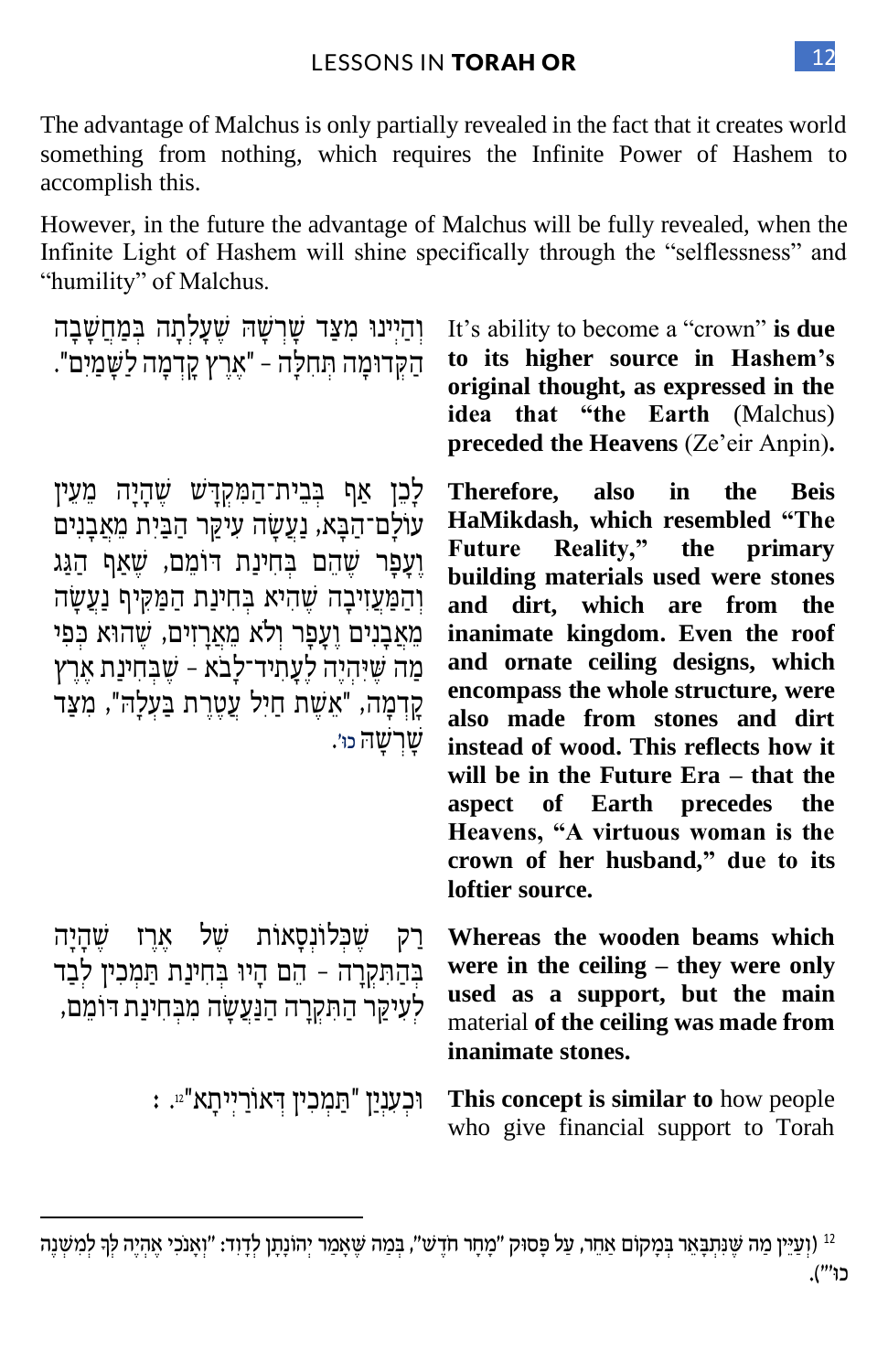scholars are called **"supporters of the Torah."**

They enable the Torah study, even though they don't personally study as many hours as the Torah scholars; so too, the wooden beams weren't a direct part of the structure, they were only helping with the structural integrity of the stone walls and ceiling.

וְהָגָּה נראה בַּעֲלִיל גַם כּן בּחינַה זו: שִׁיַּש בְּהָאֲרֶץ מַעֲלָה יְתֵירַה, וְהוּא בְּחִינַת הַבּטוּל שִׁיַּשׁ בַּהּ, שַׁהיא מדרַס תַּחַת ַּכְּפוֹת רַגְלֵי הַכֹּל. מַה שֵׁאֵין כֵּן הַצוֹמֵחַ, שגדלים בגובה והתנשאות מי. **Also, we can clearly see that there is a great superiority in the Earth, which is the quality of how it is selflessness, it is the ground upon which all feet tread. Whereas the vegetable kingdom grows and exalts**  itself, and becomes damaged when stepped upon. וּבְטוּל זַה נִמְשַׁךְ מִצַד שַרְשַה הַנַּעֲלָה בְּמַחֲשָׁבָה, שֶׁהַמַּחֲשָׁבָה הִיא בְּחִינַת חשב־מ"ה, שהוּא תכלית הבּטוּל. **This selflessness is derived from its is" מ חֲ ש ָּ בָּ הַׁ" word the and" ,thought-A מחשבה**" **a** Hashem's ומחשבה made from two words **"ַׁה ''מַׁ ַׁב ש ָּחconsiders itself like nothing," which shows on total selflessness.** כְּמוֹ שֵׁאַמַר מֹשֶׁה רַבְּנוּ עַלַיו־הַשַּׁלוֹם <sub>(בְּשַׁלַּח</sub>  $\mathfrak{m}, \mathfrak{n}$ : "וְנַחְנוּ מַ"ה". **This** selflessness of the original "thought" **is similar to what Moshe Rabeinu said about himself** (Shemos16:7**) "and we are 'ַׁה ''ָּמ-like nothing,'** since he was also on the level of the original thought of Hashem. **וּמִשַׁם נִמְשַׁךְ וּמִתְלַבֵּשׁ בִּחִינַת הַבְּטוּל** בָּ אָ רֶ ץ. **From there,** (in its source in Hashem's original thought) **this** total selflessness **is drawn down and becomes expressed in the selflessness of the Earth.**  וּמִצַּד זֵה תְּתְעַלֵּה לֵעֲתִיד־לָבֹא לִהִיוֹת "עֲטֶ רֶ ת בַּ עְ לָהּ ". **Due to this,** the lofty source of Malchus-Earth, **in the Future**  Messianic **Era it will elevated to be** revealed **as "the crown of her**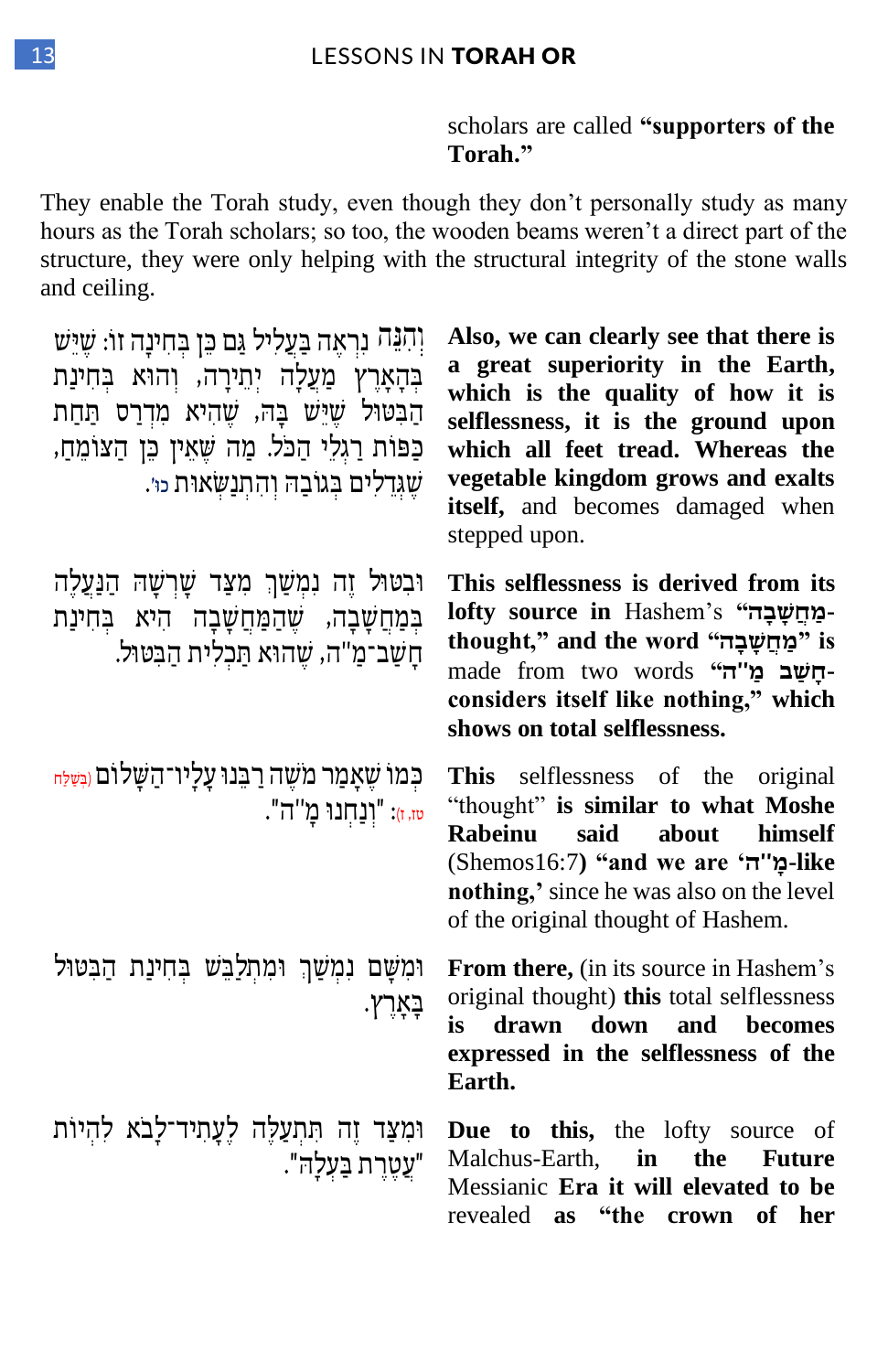**husband,"** i.e., much higher than Ze'eir Anpin.

מַה שֵׁאֵין כֵּן בְּהַמִּשְׁכָּן שֵׁנַּעֲשָׂה כִּפִּי סֵדֵר ההשתלשלות דעכשיו, שבחינת צומח לְמַעָלָה מֶהַדוֹמֵם, "שַׁמַיִם קַדְמוּ כוּ'", לַבֵן הִיוּ הַכּוֹתַלים מִעָצִי שִׁטִּים, והַעֲפַר הַיָּה בְּקַרְקַע הַמִּשְׁכַּן וְכַנַּ''ל. :

ּיָה בֵּית־הַמְּקְדָּשׁ מֵאֲבָנִים דַּוְקָאִיּ. Therefore, the Beis HaMikdash was **specifically built by using stones (**to represent this spiritual dynamic).

> **In contrast, the Mishkan was constructed according to "Seder Hishtalshelus-spiritual hierarchy" of the current era, when the vegetable kingdom supersedes the inanimate kingdom, and "the Heavens precede** the Earth.**" Therefore, its walls were** constructed **from cedar beams, and the dirt** materials **were only used for the floor of the Mishkan, as was explained above.**

וּ (וּכְמוֹ שֶׁנִּתְבָאֵר גַּם כֵּן בִּמָקוֹם אַחֵר (לִקּוּטֵי תוֹרָה בִּרָכָה צט, ד), עַל פַּסוּק "מִזְמוֹר שִׁיר חֲנוּכַת הַבַּיִת", – דלכר אמרו בַּגְמַרַא עַל כּוֹרֵשׁ שַׁהַחִמִיץ - בִּמַה שֵׁחַזַר וְצְוַּה לְעָרֶב בְּחִינַת צוֹמֶחַ בְּבֶית־הַמִּקְדָּשׁ "נִדְבַּכִין דִּי אַבֵן גִלַל חִלַחַא, וְנִדְבָּךְ דִי **אָע** חֲדַת כוּ'" (עֵזְרַא ו, ד), כִּי עָרִיךְ לְהִיוֹת כּוּלוֹ בָאֲבָנִים דַוְקָא מְטַעַם הַ נַּ''ל.

וּבַתִּפְלֵּה הוּא בִּחִינַת הִשִּׁתַּחֲוָאוֹת שֵׁבִּשְׁמוֹנֵה־עֲשְׂרֵה - "קוֹל דְּמַמָּה דַקָּה"(מִלָּכִים א' יט, יב), בְּחִינַת דוֹמֵם. וְאוֹתִיּוֹת הַתִּפְלָה הֵם בְּחִינַת דוֹמֵם).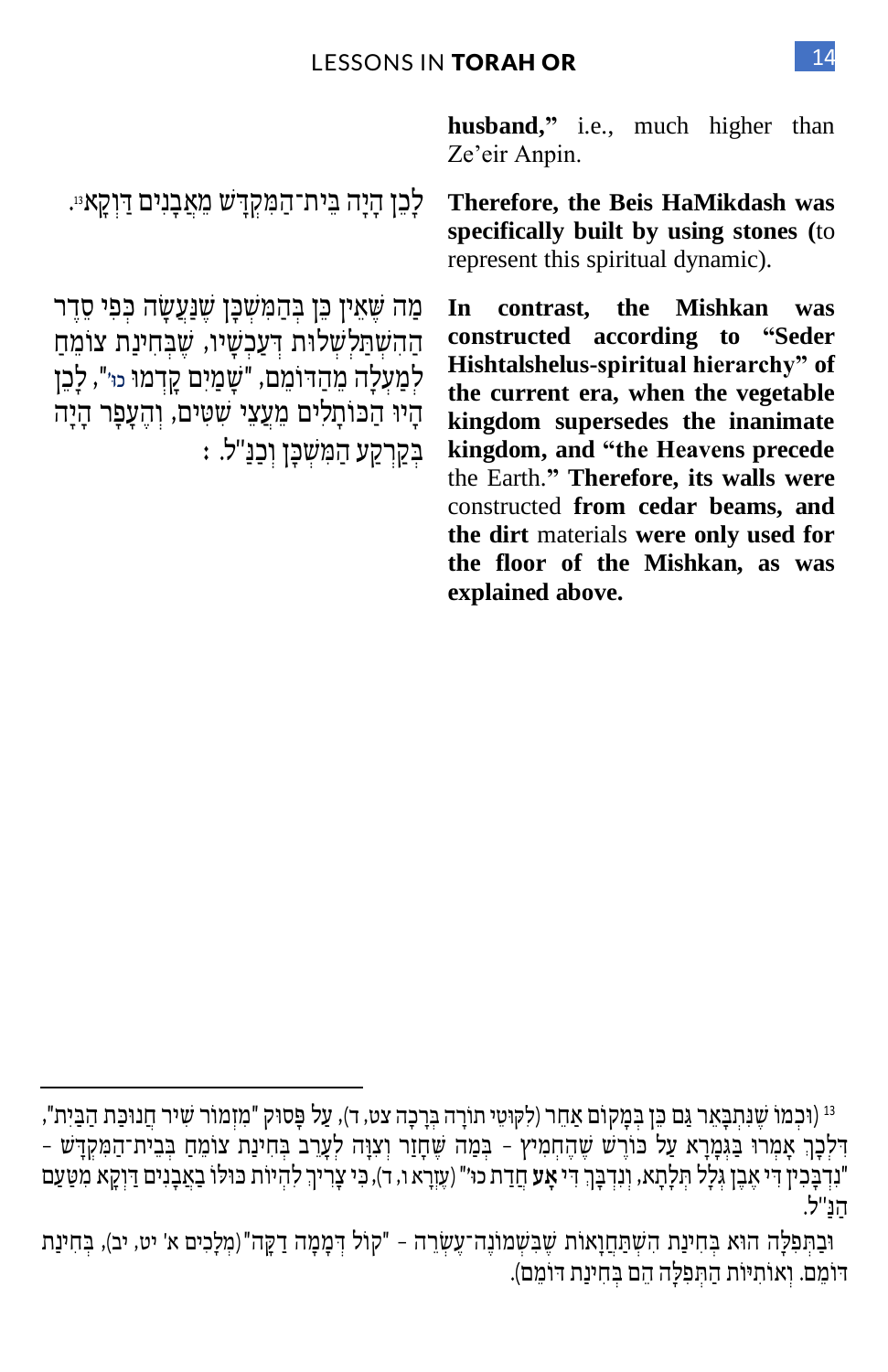| From Top to bottom, "the Heavens"<br>precede the Earth" in actual creation<br>through Speech: | From bottom to top, "the Earth"<br>precedes the Heaven" in the Original<br>Thought of Hashem: |
|-----------------------------------------------------------------------------------------------|-----------------------------------------------------------------------------------------------|
| Ze'eir Anpin-Heavens- in Atzilus                                                              | Malchus- Crown of her husband                                                                 |
| Malchus- Earth- in Atzilus                                                                    | Ze'er Anpin- receiving from source<br>of Malchus                                              |
|                                                                                               |                                                                                               |
| Human                                                                                         | Inanimate objects- give life<br>to<br>vegetation                                              |
| Animal                                                                                        | Vegetation-gives life to animals                                                              |
| Vegetation                                                                                    | Animals-give life to people                                                                   |
| Inanimate objects                                                                             | Human                                                                                         |
|                                                                                               |                                                                                               |
| Roof of Mishkan-animal skins                                                                  | Roof of Beis Hamikdash-stones                                                                 |
| Walls of Mishkan-wooden boards                                                                | Walls of Beis Hamikdash-stones                                                                |
| Floor of Mishkan- dirt                                                                        | Floor of Beis Hamikdash-stones                                                                |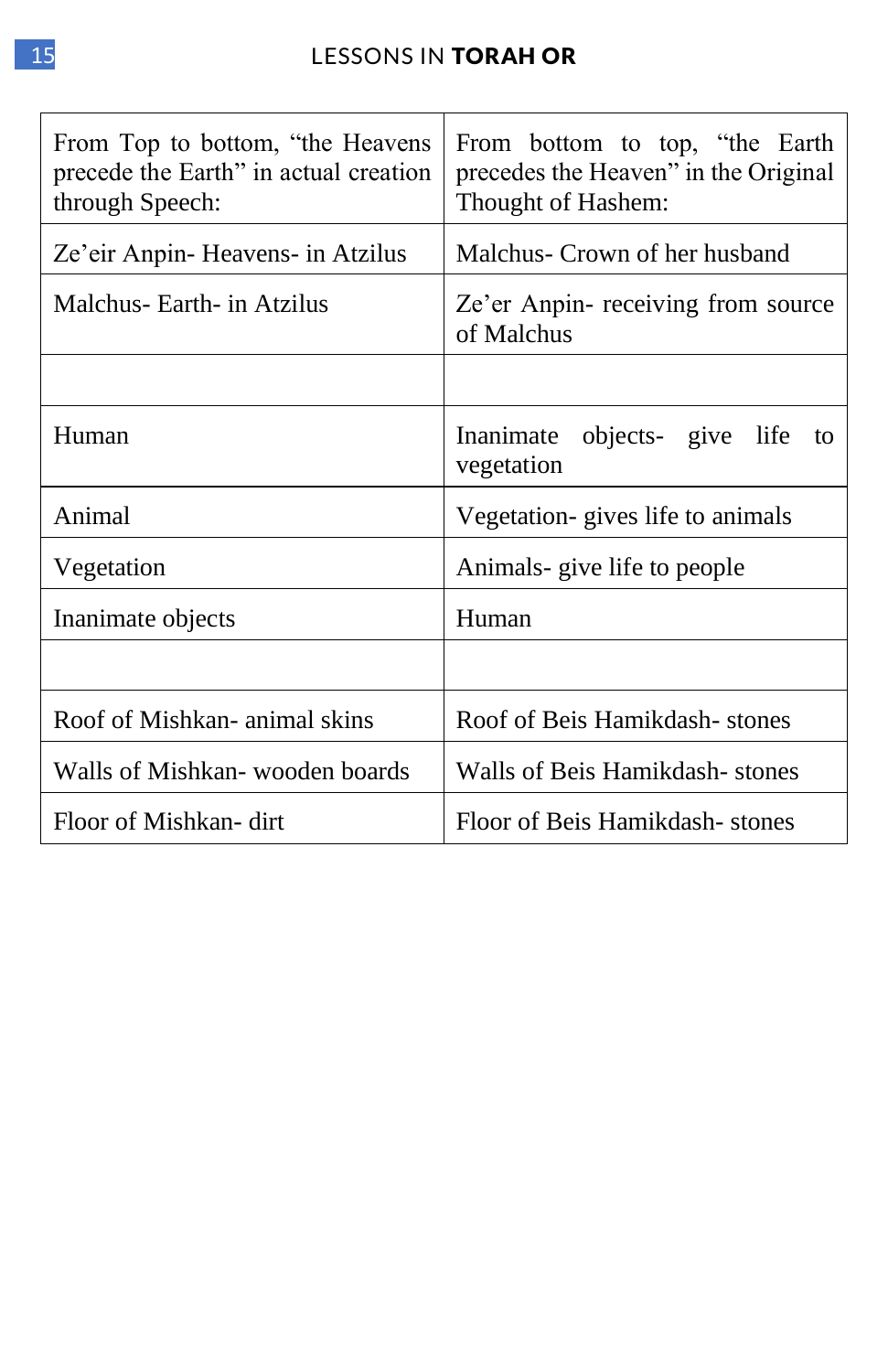$(L)$  Chapter 2

ּוְהְגָּה זָהוּ גַּם כֵּן עַנַיַן יוֹסֵף וִיהוּדַה – שהוּא גַם כֵּן בִּחִינַת וּמַדרגַת שַׁמַיִם וַאַרץ, וּבְחִינַת צומִח ודומם מִ׳:

כִּי יוֹסֵף – לְשׁוֹן תּוֹסֶפֶת וְרִבּוּי, שֵׁמִּתּוֹסֶף וְהוֹלֵךְ בְּהַגְדָלָה וְ לִמַעְלָה, וְהוּא עִנְיַן בחינת צומח.

וּבפרט בחינת הארז שגדל והולך למעלה מעלה ברום הַמַּעֲלוֹת. וּכִמוֹ עַבְּתוּב (<sub>תִּהִלִּים צב, יג</sub>): "צַדִּיק כַּתָּמָר יִפְרָח, "Crehillim" ּכְּאֶרֶז בַּלְבָנוֹן יִשְׂגֶּה"<sup>15</sup>.

**This** dynamic **also parallels the concept of Yosef and Yehudah, which also parallel the aspects of Heaven vs. Earth, vegetable kingdom vs. the inanimate kingdom, etc.**

**This is since the name "ף ֵס ֹיו-Yosef" is increase-ת וֹ סֶ פֶ ת" word the to related and abundance," that it increases and grows in greatness and height, which is representative of the manner of the vegetable kingdom.** 

**In particular,** this dynamic is represented in **the cedar which grows exceedingly tall. As it is written**  92:13) **"The righteous** 

<sup>14</sup> ("יִתְגַּדֵּל וְיַעֲלֶה מַעָלָה מַעָלָה כִּקוֹמַת הָאֵרֵז אֲשֶׁר בַּלְּבָנוֹן". מְצוּדַת דָּוִד).

וּ הַיינוּ בַחִינת ז"א־דַּאַצילוּת, שׁנַקְרֹא צוֹמַח לֹגְבֵּי הַמַלְכוּת שַׁנַקְרֹא דּוֹמֵם.

ָּכְּמוֹ שַׁנַתְּבַּאֵר בִּמַקוֹם אַחֶר בַּאֲרִיכוּת, שֶׁהַמְּדּוֹת יֵשׁ בָּהֶם צְמִיחַה וְגִידּוּל, אֲבָל הַאוֹתִיּוֹת הֶן בְּחִינַת דּוֹמֵם כוּ'. וּבַמְּדּוֹת יֵשׁ בְּחִינַת קַטְנוּת וְגַדְלוּת.

וְזֵהוּ בִּחִינַת "עֵץ אֵרֵז וְאֵזוֹב" (חָקַת יט, ו): שֶׁהָאֵזוֹב הוּא בִּחִינַת הַקַּטְנוּת, וְהָאֶרֶז בְּחִינַת הַגַּדְלוּת כוּ', וְ זֶהוּ ש ֶ כָּ תוּב "כְּ אֶ רֶ ז בַּ לְּ בָ נו ן יִּ ש ְ גֶּה כוּ'".

וְיוֹסֵף בִּפְרָט הוּא בְּחִינַת יִסוֹד, שֵׁעוֹלֵה עַד הַדַּעַת, וְדַעַת עוֹלֵה עַד הַבֶּתֶר כוּ'. וּכְשֵׁמַבְרִיחַ מַעְלָה מַעְלַה נקרא "ארז בַּלְבַנוֹן כוּ'").

#### **Translation of Above Note of the Tzemach Tzedek:**

This is the aspect of Ze'eir Anpin of Atzilus, which is also termed "vegetation" in comparison to Malchus which is termed "inanimate."

As it is explained in another place in detail, that emotions possess [figurative] "sprouting and growth," whereas Letters of speech are like inanimate objects; this is because emotions can grow from immature to mature, (unlike letters of speech which never change).

This idea of immature and mature emotions is represented by two kinds of plants, "cedar wood and hyssop" (Numbers 19:6) – the hyssop is small and represents immaturity, and the cedar wood grows tall, representing maturity. This is why a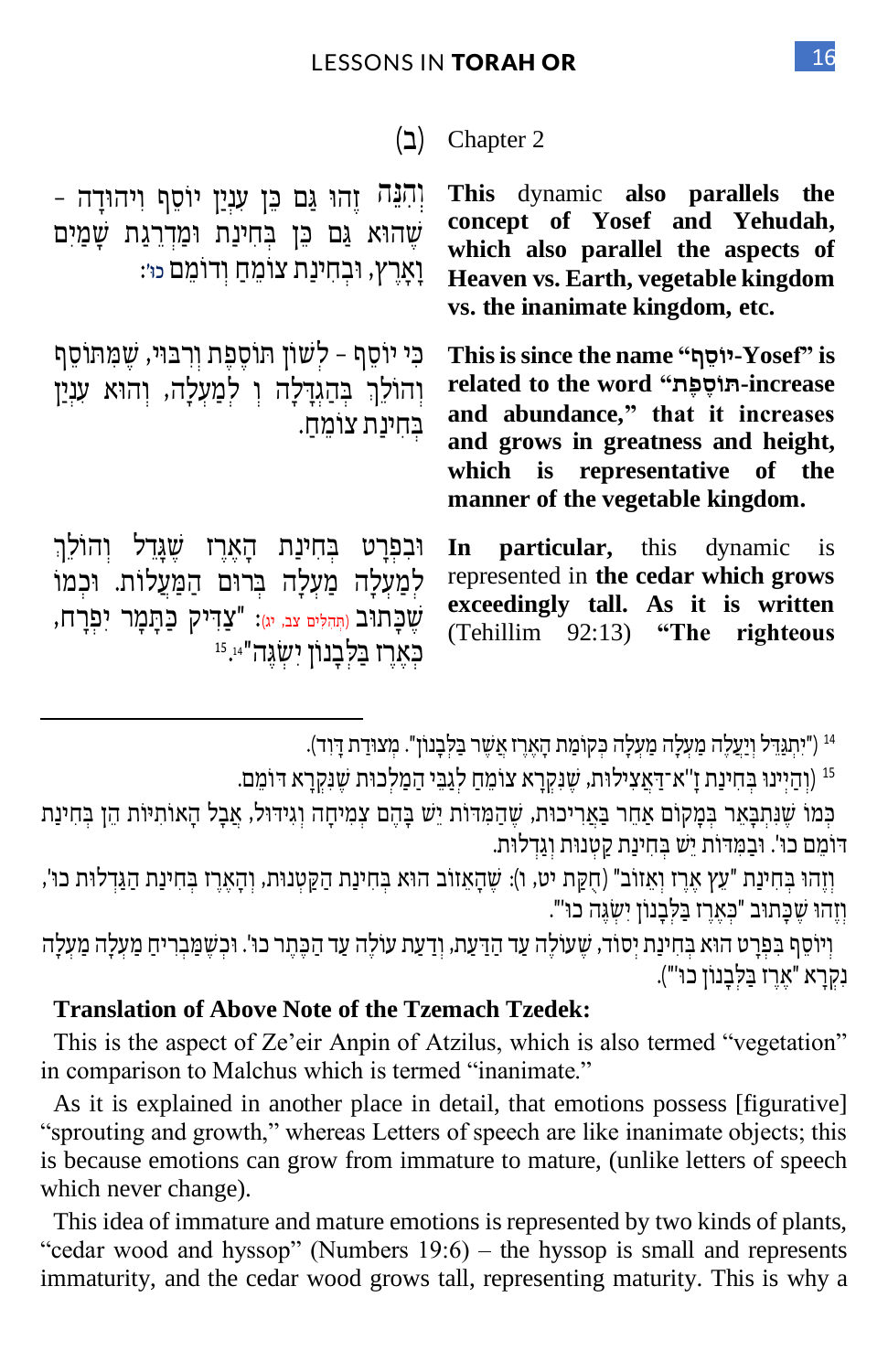**flourish like the palm; as a cedar in Lebanon, he grows tall."**

דַּ אֲ צִּ ילוּת. In contrast to Yosef, **Yehudah represents the aspect of Earth – Malchus of Atzilus, which is the aspect of the "inanimate" in Atzilus.**

> **Therefore, "דהָּ יהוְ-Yehudah," is related to the word "ַׁה ָּא ָּד ֹהוacceptance" and selflessness, since these qualities are present much more in the inanimate** than the other categories, and Yehuda represents the category of inanimate.

> **In the Seder Hishtalshelus of the present era, Yosef is higher than Yehudah, since Malchus** (represented by Yehuda) **receives its flow of lifeforce from Ze'eir Anpin**  (represented byYosef)**.**

> **Consequently, Yosef was the king of Egypt,** since his exalted status as king **represents the idea of vegetation, which grows tall,** like a cedar tree that can grow very tall.

> **In fact, he was the provider of sustenance who gave food to everyone, and Yehudah was one of the people who received** from of Yosef, thus showing how Yosef was on

וִיהוּדָה הוּא בְּחִינַת אֵרֵץ - מַלְכוּת־ דַאַצילוּת, שהיא בחינַת הַדּוֹמִם

וִבְטוּל, Therefore, וְלָכֵן יְהוּדָה - לְשׁוֹן הוֹדָאָה וּבְטּוּל, שהדומם יש בּוֹ בּחִינת הבּטּוּל בּיוֹתר כַּנַּ''ל. :ׁ

וְהָגָּה בְּסֵדֵר הַהָשְׁתַ*ּלְ*שָׁלוּת עַתָּה, יוֹסֵף הוּא לִמַעָלַה מִיְהוּדַה, שֵׁהֲרֵי הַמַּלְכוּת ָמקבלת שפעה וחיותה מן הז"א.

וַלָכֶן יוֹסֶף הַיַה הַמֵּלֶךְ בְּמִצְרַיִם, שֶׁהוּא בחינת צומח, בחינת גידול והתנשאות.

וְהוֹא הַיָּה "הַמַּשׁבִּיר" <sub>(מִקֵּץ מב, ו) והַמַּשׁפִּיעַ</sub> לכוּלִם, ויהוּדַה הוּא הַמַקַבַּל.

righteous person is compared to a cedar tree that grows tall, since he has reached full spiritual maturity.

Yosef specifically represents the aspect of the physical maturity needed to have children, which corresponds to mental maturity, specifically the maturity to be able to reach into the deepest place in the soul that transcends the limits of understanding. This type of maturity is termed "a cedar in Lebanon," i.e., a high level of maturity.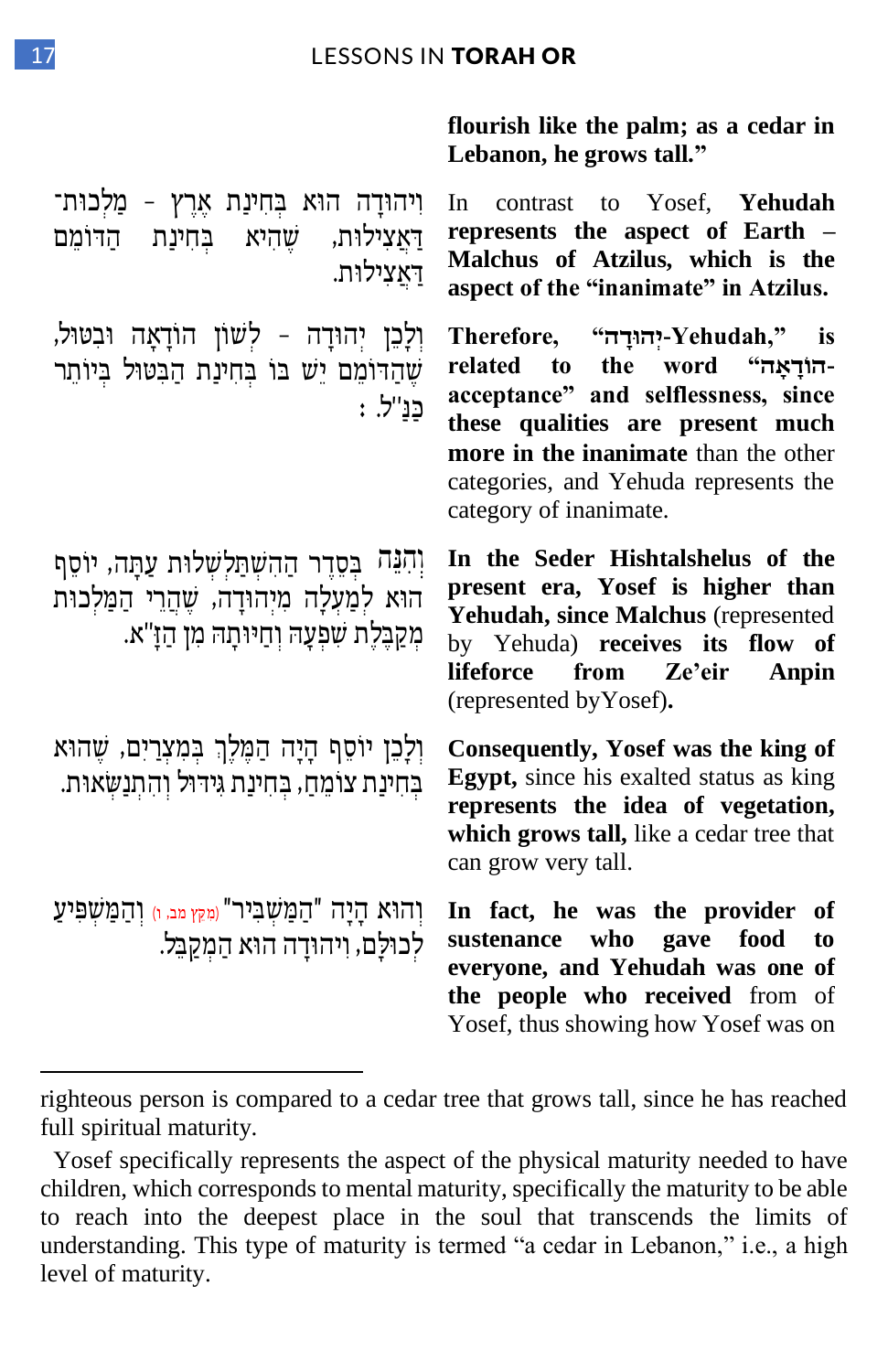a higher level than Yehuda, who was dependent on him.

וְזֶהוּ שֶׁכָּתוּב: "וַיִּגַּשׁ אֵלָיו יִהוּדָה וַיֹּאמֶר בִּי אֲדֹנִי" – **This is** the meaning of **what is written: "Then Yehudah approached him** (Yosef) **and said, "י ִּ ב**-**Please, my master…"**

The word "י ִּּב-please," which is related to the word "בעייא-request," can also mean "י ִּּב-in me," related to the word "י ִּכ תו ְּב-in me." Based on this interpretation, the verse is saying "Then Yehudah approached him (Yosef) and said, "יְבוּי Into meshould my master [put his energy]."<sup>16</sup>

| פֵּירוּשׁ: שֵׁבוֹ יוּמִשַּׁךְ הַשֵּׁפַע מִיּוֹסֵף<br>הַצַּדִּיק.                                                                    | Meaning, Yehuda is asking Yosef<br>HaTzadik to pour the flow of<br>Hashem's Light that he has shining<br>in him <b>into Yehuda.</b>                                                                                    |
|-------------------------------------------------------------------------------------------------------------------------------------|------------------------------------------------------------------------------------------------------------------------------------------------------------------------------------------------------------------------|
| וְכַמְּבוֹאָר בַּזּוֹהַר״ דְ"וַיִּגַּשׁ" הַיְינוּ<br>"תִּקְרוֹבְתָּא עָלְמָא בְּעָלְמָא".                                           | As it is explained in the Zohar (vol I,<br>$206a$ ) that "יִגַּשׁ" -and<br>He<br>approached" means "one spiritual<br>world (level) became connected to<br><b>the other spiritual world (level)."</b>                   |
| דְהַיְינוּ, עָלְמָא־תַּתָּאָה - בִּחִינַת מַלִכוּת<br>מִתְיַיחֶדֶת וְנְגֶשֶׁת לְגַבֵּי עָלְמָא־עָלָאָה -<br>בחינת ז"א לקבל השפע מי. | Meaning, that the Lower Realm –<br>i.e., the level of Malchus, "reaches"<br>and unites with the Higher Realm -<br>i.e., the level of Ze'eir Anpin, to<br><b>receive its flow</b> of Hashem's Light<br>contained in it. |
| וְזֶהוּ עַל דֶּרֶךְ שֶׁהָיָה בַּמִּשְׁכָּן - הַצוֹמֵחַ<br>למַעָלַה מֵהַדוֹמֵם כַּנַ"ל.                                              | This is the procedure corresponding<br>to how it was in the Mishkan, namely,<br>that the vegetation is higher than the<br>inanimate.                                                                                   |

<sup>&</sup>lt;sup>16</sup> See the commentaries on this verse, several commentaries translate "בִּד*''* as "please/request," (see Targum Unkelos) and others translate it "in me," (see Alshich and Kli Yakar).

<sup>&</sup>lt;sup>17</sup> (וַיְּגֵּשׁ רו, א: "וַיְּגַּשׁ א**ָלָיו** – תִּקְרוֹבְתָּא דְעַלְמַא בְּעֲלְמָא, לְאִתְאָחֲדָא דָּא בְּדָא לְמֶהְוֶי כֹּלָא חָד. בְּגִין דִּיהוּדַה אִיהוּ ְמֶלֶךְ וְיוֹסֶף מֶלֶךְ, אִתְקָרִיבוּ דָּא בְּדַא וְאִתְאֲחִידוּ דָּא בְּדַא").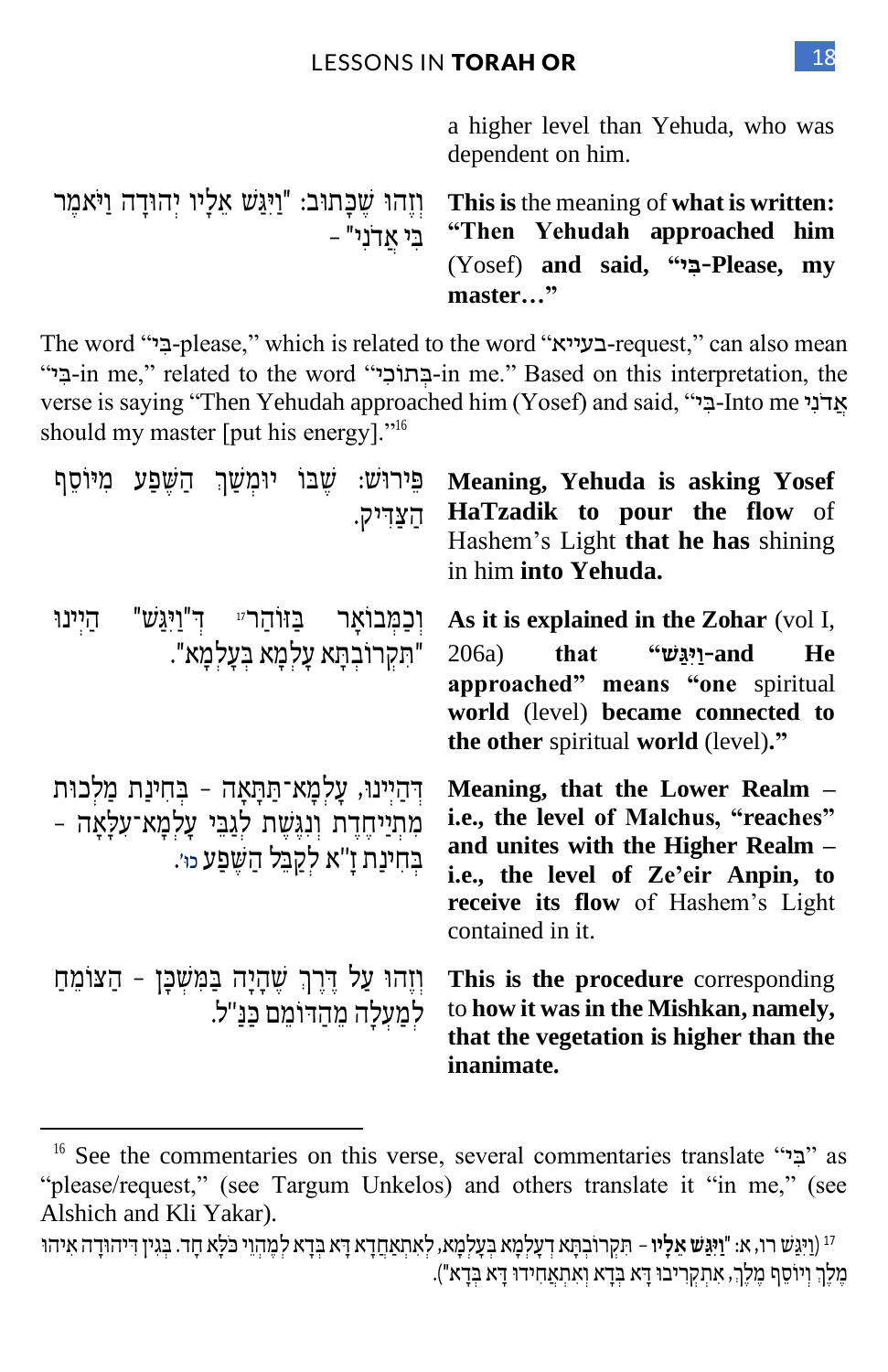| אֲבָל לַעֲתִיד־לָבֹא יִתְעַלֶּה יְהוּדָה לְהִיוֹת<br>למַעָלָה מִבְחִינַת יוֹסֵף, כִּמוֹ שֵׁכָּתוּב:<br>"אַשֶׁת חַיִּל עֲטֶרֶת בַּעָלַה", | However, in the Future Era,<br>Yehudah will ascend to be higher<br>than the aspect of Yosef, as it is<br>written "A virtuous woman is the<br>crown of her husband."                                                                                                                                      |
|------------------------------------------------------------------------------------------------------------------------------------------|----------------------------------------------------------------------------------------------------------------------------------------------------------------------------------------------------------------------------------------------------------------------------------------------------------|
| מִצַּד שָׁרְשׁוֹ שֶׁעָלָה בְּמַחֲשָׁבָה תְּחִלָּה<br>כנ"ל.                                                                               | This is due to its higher source in the<br>Original Thought of Hashem, as<br>discussed above.                                                                                                                                                                                                            |
| כִּי הִנֵּה מַחֲשָׁבָה הוּא חָשַב־מַ"ה, דְּהַיִּינוּ<br>תַּכְלִית הַבְּטוּל, שֶׁהוּא בְּחִינַת חָכְמָה־<br>דַאַצִילוּת כּחַ־מַ"ה.        | ".thought-מַחֲשָׁבָה" Since, Hashem's<br>is connected to the two words "חַשַׁב<br>-considers itself like nothing,"<br>which shows on total selflessness,<br>which is expressed in the level of<br>Hashem's "חַכְמַה-"Wisdom" – which<br>the-כחַ־מַ"ה" the words-<br>power of selflessness" – of Atzilus. |
| ּוְהִנֵּה "אַבַּא יַסָד בְּרַתָּא":                                                                                                      | Now, it says in the Zohar "Abba (lit.<br>'Father,' referring to Chochma), is the<br>'founder, i.e., source, of Brata (lit.<br>'Daughter,' referring to Malchus)."                                                                                                                                        |

The Zohar uses an analogy of a family to describe the relationship of the Hashem's attributes in the world of Atzilus. Chochma-Wisdom is compared to a "father" figure, Bina-Understanding is compared to a "mother" figure, Ze'er Anpin is compared to a "son," and Malchus-Kingship is compared to a "daughter."

The Zohar here is saying that just as a daughter has a special relationship to her father, so too, Hashem's Malchus-Kingship has a unique connection to Hashem's Chochma-Wisdom.

```
Since "the Higher Level of Chochma-<br>Wisdom." which is Chochma of
בי חַכמַה־עיל<u>ַא</u>ה נקרא יראַה־עלָאַה,.
                                              Atzilus, is termed the "Higher Level 
                                              of Awe of Hashem."
```
This is the Wisdom of Hashem's Torah, Hashem's Wisdom that He has for Himself. This lofty level is the wisdom and recognition of the fact that there is no existence separate from Hashem at all. This awareness brings a person to a deep awe of Hashem.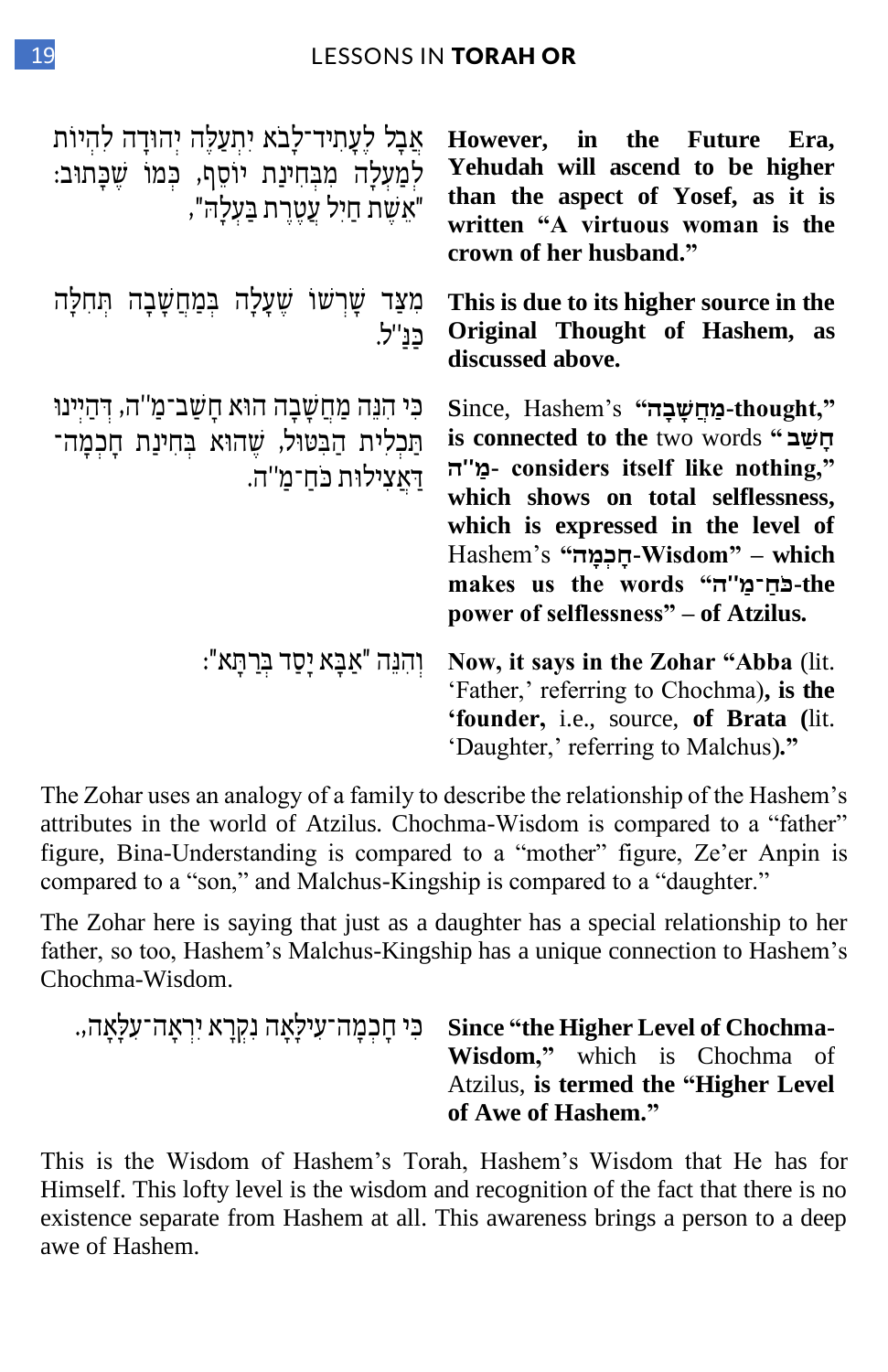וְ חָ כְ מָ ה־תַּ תָּ אָ ה ש ֶ הִּ יא הַ מַּ לְ כוּת הִּ יא יִּרְ אָ ה־תַּ תָּ אָ ה. **However, "the Lower Level of Chochmah-Wisdom," which is** the Chochma of **Malchus** of Atzilus, **is termed "the Lower Level of Awe of Hashem."**

This is the wisdom of how Hashem is the King of the world and He creates and rules all the creations. The awareness of Hashem's Kingship brings a person to an awe and fear of Hashem. However, this awe is not as deep as the awe of Hashem from realizing that there is no existence other than Hashem at all.

|                                                                          | יַסְד בְּרַתָּא", שֶׁמְּבְחִינַת "Mis is meaning of "Abba-Chochma is                                                                                                            |
|--------------------------------------------------------------------------|---------------------------------------------------------------------------------------------------------------------------------------------------------------------------------|
| יִרְאָה־עִלָּאָה דְחָכְמָה נִמְשֶׁכֶת הַמַּלְכוּת -<br>יִרְאָה־תַּתָּאָה | the source of Brata-Malchus": That<br>the "Higher Level of Awe of<br>Hashem" derived from Chochma,<br>extends into the level of Malchus, the<br>"Lower level of Awe of Hashem." |

The lower level of Awe of Hashem is simply recognizing Hashem as the only King of the world, and therefore we must serve Him.

However, the power we have to fully accept Hashem as our King and serve Him with Awe is ultimately derived from the fact that (subconsciously) our neshama sees the truth that there is really nothing besides for Hashem.

This deep subconscious vision of Hashem in our neshama is what gives us the power of self-sacrifice if needed. It also gives us the power to humble ourselves to Hashem and accept Him as our King even though we don't physically see Him.

This deep vision of Hashem's Oneness is connected to the level of Chochma of Atzilus, which is the level of "the Higher Level of the Awe of Hashem."

Thus, in truth our lower level of awe of Hashem, just accepting Him as the King, which is the level of Malchus of Atzilus, ultimately derives from our deep subconcious vision of Hashem's True Oneness, which is the level of Chochma.

This is the idea that Abba-Chochma is the source of Brata-Malchus.

וּלְעַתִּיד־לָבֹא תִּתְעַלֶּה בְּחִינַת יִרְאָה־ תַּתַּאַה בִּיְרִאַה־עַלָּאַה מִקוֹרַהּ, **Whereas, in the Future era,** Malchus**,**  which is called **"the Lower Level of Awe of Hashem," will ascend to its source** in Chochma, which is called **"the Higher Level of Awe of Hashem."**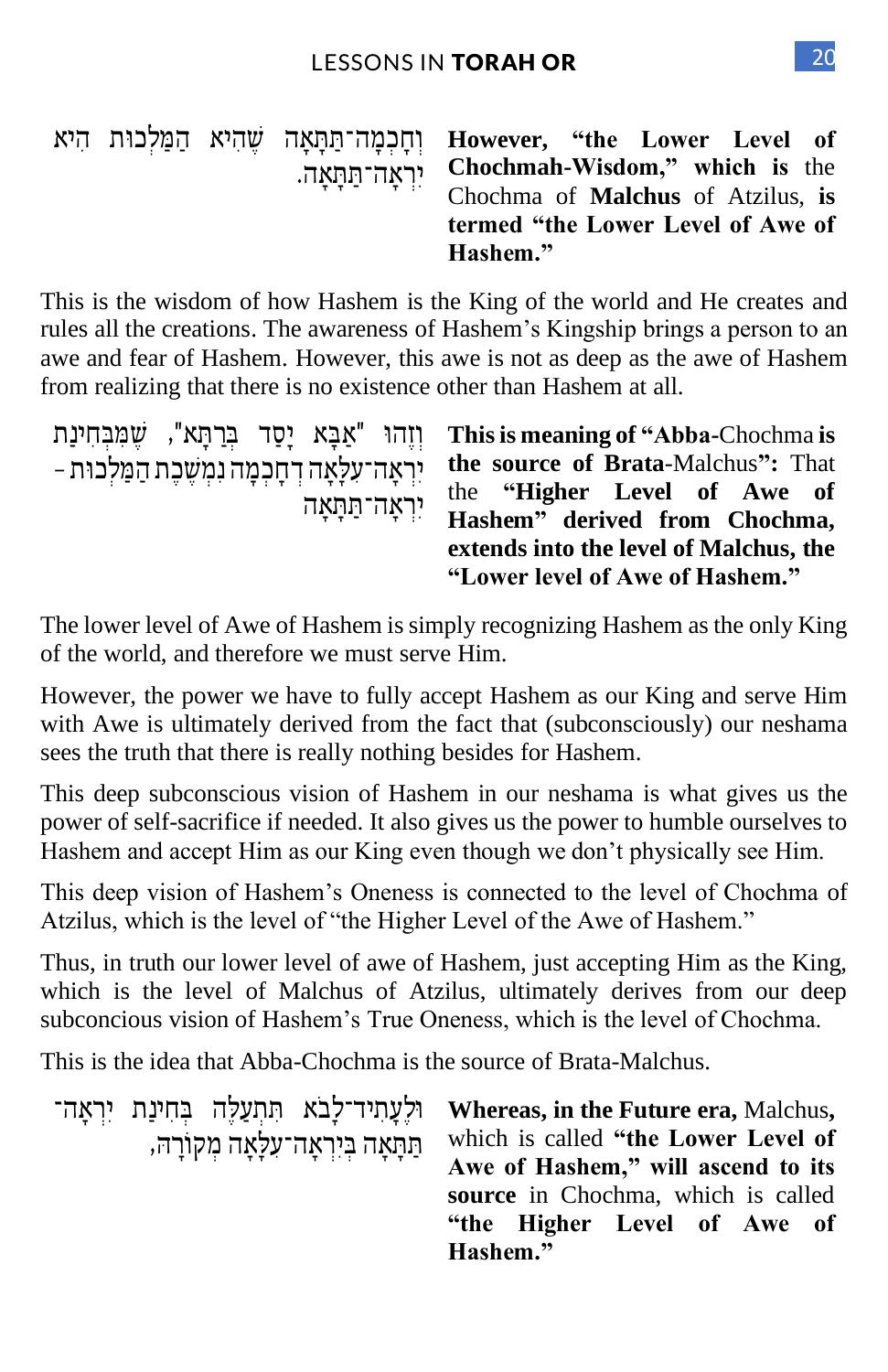| ּעַל כֵּן תִּהְיֵה אַז "עַטֶרֵת בַּעָלָה",                                                                                       | Therefore, Malchus will then be<br>compared to "A virtuous woman who<br>is the crown of her husband."                                                                                                                  |
|----------------------------------------------------------------------------------------------------------------------------------|------------------------------------------------------------------------------------------------------------------------------------------------------------------------------------------------------------------------|
| כִּי הַבְּטוּל הוּא לְמַעָלַה בְּמַדְרֵגַה<br>מֵאַהֲבָה־וְיִרְאָה דְמְדוֹת הַנִּמְשָׁכִים<br>מִבְחִינַת חֱסֶד־וּגְבוּרַה דְזַ"א. | This is because <i>bitul</i> -selflessness is a<br>higher level than the emotions of love<br>and awe of Hashem, which are<br>derived from the aspect of Chessed-<br>Kindeness and Gevurah-Severity of<br>Ze'eir Anpin. |

We explained above that there is a great advantage in the mode of "recipient" and simple, humble devotion, over the mode of being a "provider" who is in charge and runs things based on his understanding and feelings.

In a person's service of Hashem, the mode of being a "provider" is how we generate a love and awe of Hashem using our understanding and contemplation of Hashem's greatness. Awakening these feelings is based on two attributes of Hashem: Kindness, and Severity (which are the primary aspects of Ze'eir Anpin).

When we contemplate Hashem's Kindness to the whole world and to myself personally, this awakens a love of Hashem.

When we contemplate Hashem's Severity, how He hides Himself in the time of Exile and in things that happen that we can't understand, this creates a feeling of awe, of recognizing that as mere mortals we can never fully understand Hashem, who is on a completely different level of existence than us.

Even though these feelings are very lofty and come from Hashem's Attributes of Kindness and Severity, nonetheless, they are not the ultimate level.

An even higher level is the total selflessness and humility of simply accepting Hashem as our King, and having unquestioning faith and devotion to Him. This bitul is derived from Malchus of Atzilus.

| וּלכַךְ גַּם עַכְשֵׁיוּ יֵשׁ בְּהָאַרֵץ בְּחִינַת<br>ּהַבִּטוּל יוֹתֵר וְכַנַּ"ל.                    | Subsequently, even now, the Earth<br>(which represents Malchus) possesses<br>the superior quality of bitul.                                   |
|------------------------------------------------------------------------------------------------------|-----------------------------------------------------------------------------------------------------------------------------------------------|
| וּבְחִינַת בְּטוּל דְיִרְאָה־עָלָאָה הִיא בְּחִינַת<br>ומַדְרֵגַת מֹשֶׁה רַבִּינוּ עַלַיו־הַשַּׁלוֹם | The level of <i>bitul</i> of "the Higher Awe"<br>of Hashem," which is the source of<br>Malchus, is the aspect and level of<br>Moishe Rabainu, |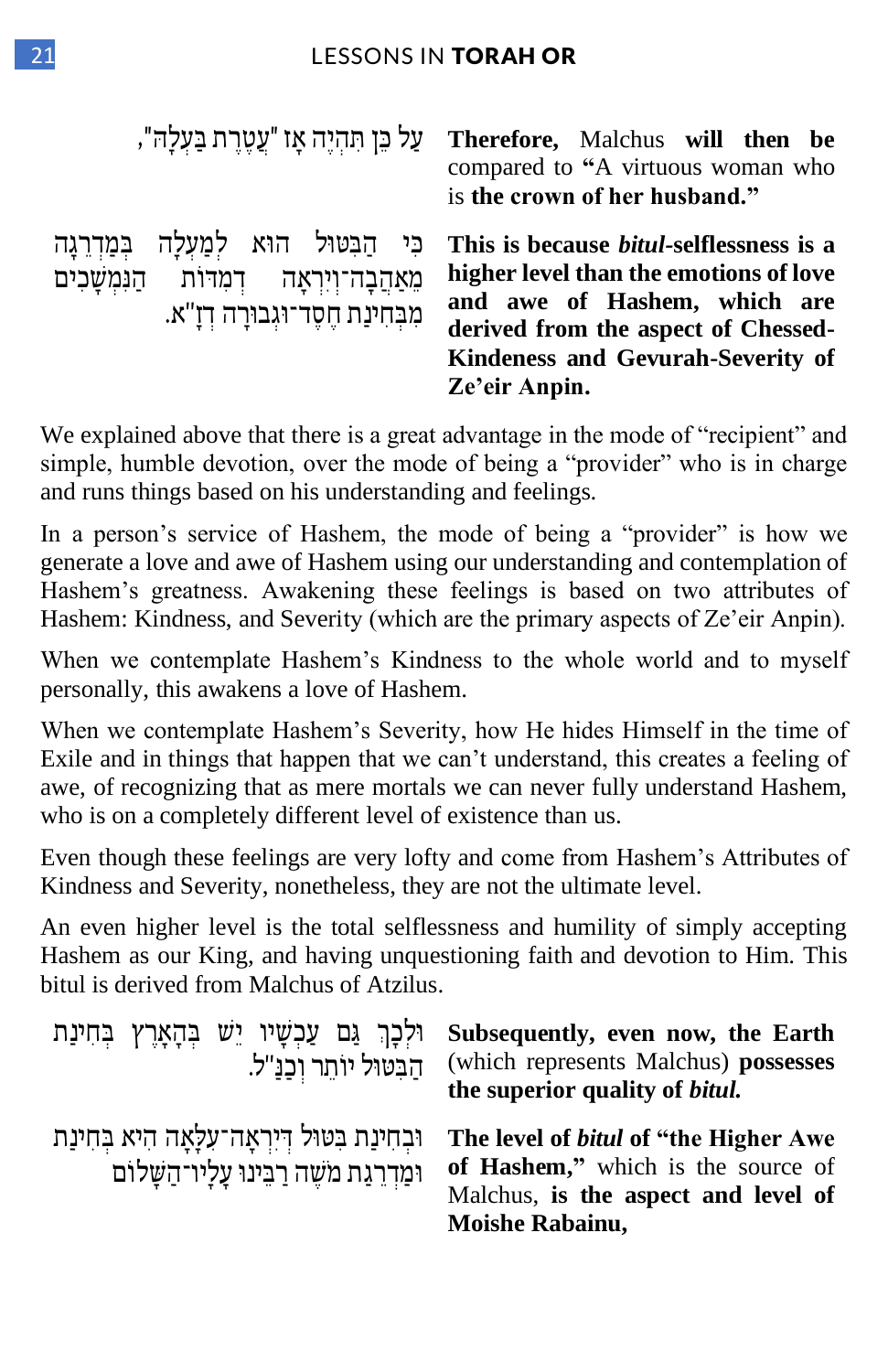#### LESSONS IN TORAH OR 22

: י<sup>וֹגַּה**ְ"** ci<sup>81</sup> cr<sup>81</sup>. • [הָחָנוּ מָה" cr<sup>81</sup></sup>

The greatest of all prophets, Moshe Rabeinu, achieved the highest possible level of bitul, that of the "the Higher Awe of Hashem." There were people complaining in the desert to Moshe and Aharon, and Moshe responded "Why are you complaining to us, we are nothing, there is only Hashem, He is the One making everything happen!? He truly felt and experienced the reality of Hashem's True Oneness, to the point that he didn't feel himself as having any separate existence. This highest level is the source of the level of bitul of Malchus, which is why Malchus, accepting Hashem's Kingship, is even greater than love and fear of Hashem.

| וְיֶהוּ מַה שֶׁאוֹמִרִים בַּהַפִּטָרָה דִפָּרָשַׁת<br>[יחוקאל לו, טו־יט):                                                                                                                                                                                                                                            | This is what is said in the Haftorah of<br>Parshas Vayigash (Yechezkel 37:16-<br>$24$ :                                                                                                                                                                                                                                                                                                                                                                                                                                                                                                       |
|----------------------------------------------------------------------------------------------------------------------------------------------------------------------------------------------------------------------------------------------------------------------------------------------------------------------|-----------------------------------------------------------------------------------------------------------------------------------------------------------------------------------------------------------------------------------------------------------------------------------------------------------------------------------------------------------------------------------------------------------------------------------------------------------------------------------------------------------------------------------------------------------------------------------------------|
| "קַח לִךְ עֵץ אֵחֲד וּכְתוֹב עַלַיו לִיהוּדַה מּ׳,<br>וּלְקַח עֵץ אֶחֲד וּכְתוֹב עַלַיו לִיוֹסֵף עֵץ<br>אֵפְרַיִם כּוּ׳, וְקָרַב אוֹתַם אֲחֲד אֱל אֲחֲד כּוּ׳,<br>הִנֵּה אֲנִי לוֹקֵחַ אֵת עֵץ יוֹסֵף מּ׳, וְנָתַתִּי<br>אותם עַלַיו אַת עֵץ יִהוּדָה מוּ׳ – עַד: "וְעַבְדִי<br>ַדְוָד מֵלֶךְ עֲלֵיהֵם" (שָׁם, כּד). | "[Hashem told Yechezkal:] take for<br>yourself one stick and write upon it,<br>'For Yehuda and the Children of<br>Yisroel his allies,' and take one stick<br>and write upon it, 'For Yosef, the<br>staff of Efraim and the entire House of<br>Yisroel his allies.' And bring them<br>close, one to the other to become one<br>stickSee now, that I will take the<br>staff of Yosefand I will place them<br>with the staff of Judah and I shall<br>make them into one staff in My<br>HandsAnd My servant Dovid shall<br>be king over them, and there shall be<br>one shepherd for all of them" |
| פֵּירוּשׁ: כִּי עַתָּה יוֹסֵף הוֹא לִמַעָלַה                                                                                                                                                                                                                                                                         | Meaning: currently, Yosef is higher                                                                                                                                                                                                                                                                                                                                                                                                                                                                                                                                                           |
| מִיהוּדַה,                                                                                                                                                                                                                                                                                                           | than Yehuda.                                                                                                                                                                                                                                                                                                                                                                                                                                                                                                                                                                                  |
| ּשֶׁהוּא נִמְשָׁל לְאֶרֶז אֲשֶׁר גַּדֵל <sup>&lt; וּ</sup>                                                                                                                                                                                                                                                           | Since he is compared to a cedar tree                                                                                                                                                                                                                                                                                                                                                                                                                                                                                                                                                          |
| בגובה ומתוסף והולך,                                                                                                                                                                                                                                                                                                  | which continually grows tall,                                                                                                                                                                                                                                                                                                                                                                                                                                                                                                                                                                 |

וּ (וְעַיֵּין לְקַמָּן (מה, א) עַל פָּסוּק "יְהוּדָה אַתָּה". וּמַה שֶׁנִּתְבָאֵר עַל פִּי מַאַמַר הַזֹּהַר פַּרַשַׁת אֵמוֹר, עַל פַּסוּק "וּגִם ַאֲמְנָה אֲחֹוֹתִי בַת אָבִי כוּ'", מֵעְנַין "בְּחָכְמָה יָסַד אָרֵץ כּוֹנֵן שַׁמַיִם בִּתְבוּנָה" (בֵּיאוּרֵי הַזּהַר וַיֵּרָא כ, ג). וְעַיֵין מַה ְשִׁנַּתְבַאֵר לְעֵיל (ג, ד) פַּרְשַׁת בַּרְאשִׁית, דִּבּוּר הַמַּתְחִיל "לָהְבִין הַטַעַם שַׁנַּשָׁתַּנָּה יִצְיִרְת").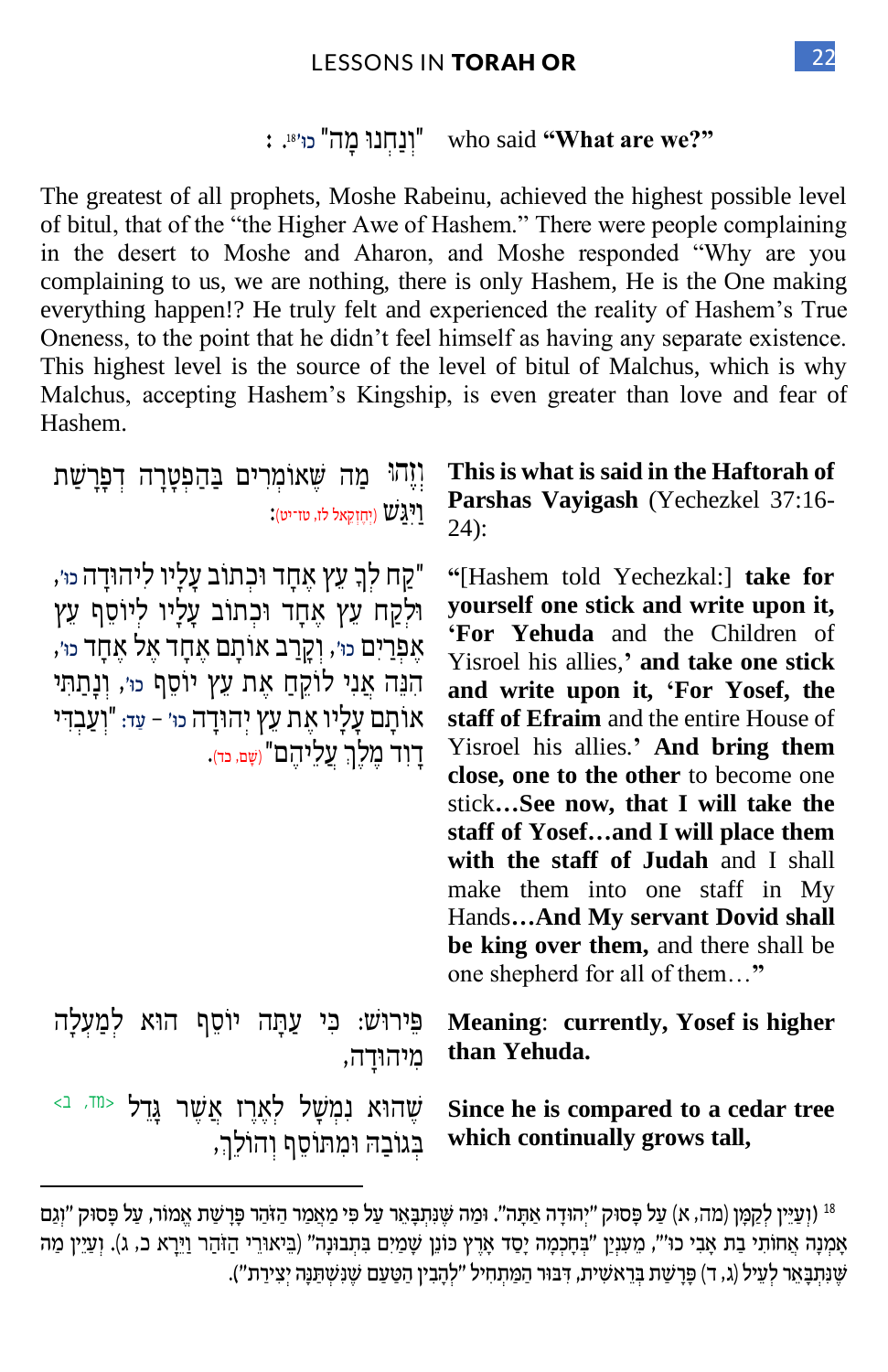This is unlike Yehuda who is compared to the ground that stays in one place unchanging.

| ּבָּךְ יוֹסֵף, אֵלָיו שַׁיַּיִכִים עֲשֶׂרֶת הַשְּׁבָטִים.   |  |
|-------------------------------------------------------------|--|
| כְּמוֹ שֶׁכָּתוּב שָׁם: "הִנֵּה אֲנִי לֹקֵחַ אֶת עֵץ יוֹסֵף |  |
| אֲשֶׁר בְּיַד אֶפְרַיִם וְשָׁבְטֵי יִשְׂרָאֵל חֲבֵירָיו     |  |
| וְנָתַתִּי אוֹתָם עָלָיו אֶת עֵץ יְהוּדָה."                 |  |

**Similarly, Yosef ruled over ten tribes,** unlike Yehuda who only ruled over two tribes. **As it is written** (ibid 19)**: "[**Hashem says:] See, I will take the staff of Yosef in the hand of Efraim **and the tribes of Yisrael his allies,** and I will join them with the staff of Yehuda<sup>"</sup>

In this verse, Yosef is described as having the "tribes of Yisrael" as his allies, whereas Yehuda described by himself, since he only ruled over his own tribe and that of Binyamin, whereas Yosef ruled over the vast majority of the tribes.

| נמצא הוא מרובה בַּשָּׁבַטִים יוֹתֵר<br>מיהודה. | We see from here that he (Yosef) has<br>more tribes than Yehuda.                                                                                                                                                                    |
|------------------------------------------------|-------------------------------------------------------------------------------------------------------------------------------------------------------------------------------------------------------------------------------------|
| שֵעֲל שֵם זֵה נִקְרַא יוֹסֵף,                  | This is why he is named "יוֹסֵף-Yosef,"<br>since his name means to "יוסף<br><b>increase</b> " and spread everywhere,<br>similar to how Yosef's descendants<br>took over the rulership of the vast<br>majority of the Jewish People. |
| כִּי הוֹא הַדַעַת עַלִיוֹן כו'.                | This ability to increase in all matters<br>physical and spiritual is because his<br>(Yosef's) level of "Yesod-outward<br>connection" reaches the "Higher level"<br>of 'Daas-inward connection."                                     |

The two levels of connection described here are:

"ד סוְי-outward connection" means connecting to someone outside of yourself. This can be in teaching an idea, or giving someone something. Even when the husband gives his wife the ability to have children, he is connecting to someone else other than himself.

"תַּתוּ" inward connection" is how a person connects two parts of himself together, and discovers and even deeper part of himself. This happens in two ways: When a person takes his knowledge and contemplates upon it until it connects to his emotions. For example, he reflects upon the fact that he is a Jew and Hashem loves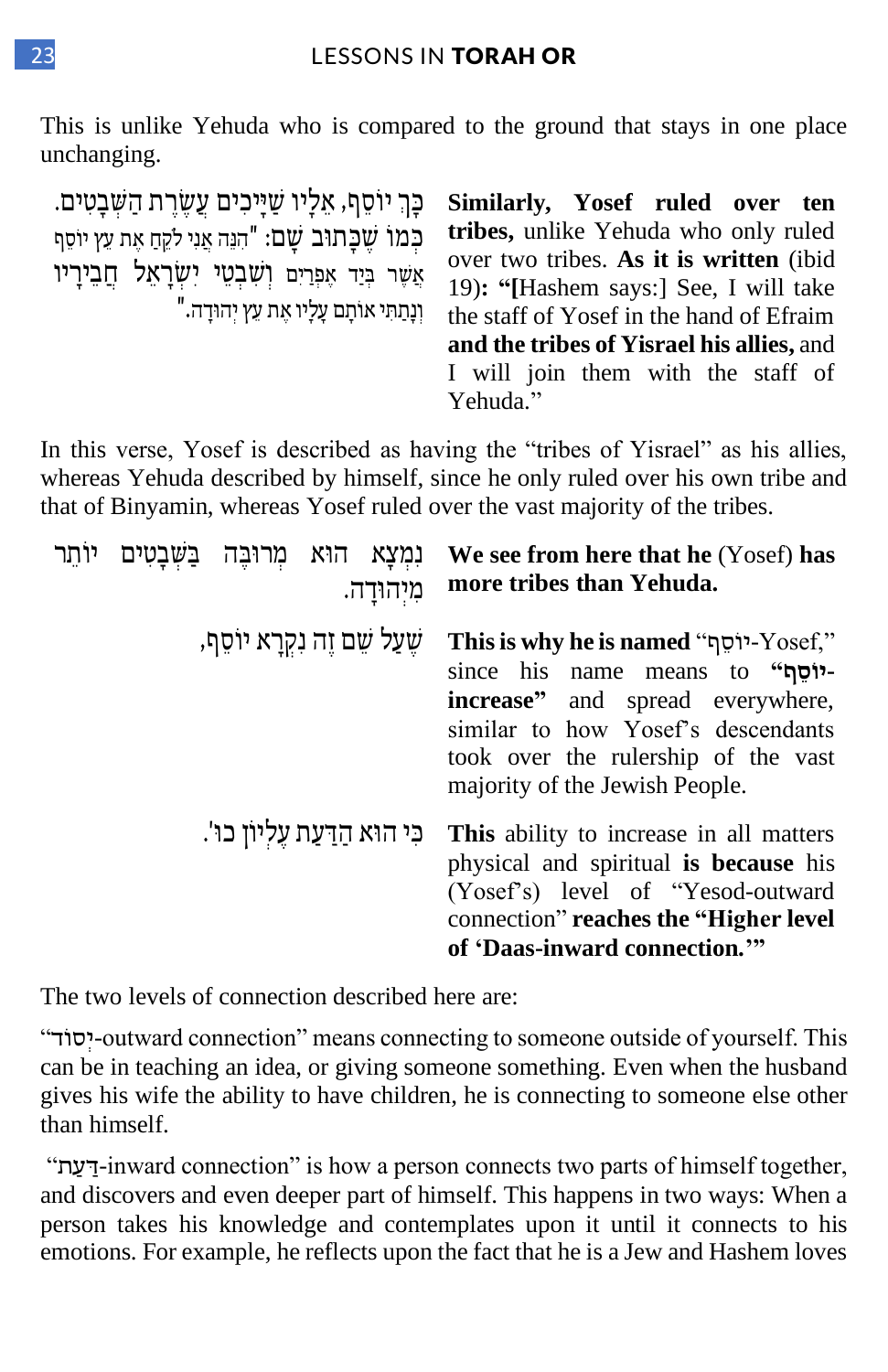him and takes care of him. This reflection, if done properly and often, will then enter his emotions to reveal a feeling of love and respect for Hashem. This is called "תחתון דעת-lower level of Daas," since it is an inward connection to bring his knowledge down to the level of emotions.

The higher level called "עליון דעת-higher level of Daas" is as follows: A person studies a difficult to understand subject, such as an abstract teaching of Chassidus. He tries his best to understand it but just can't grasp it. What could happen is that he will try so hard to figure it out that he actually connects his conscious mind to his subconscious mind to receive a new level of insight. This is called "the higher level of Daas" since it is an inward connection to elevate his consious mind to his subconcious mind to be able to receive new levels of understanding.

Yosef's primary level was that of "Yesod-outward connection," as his main "job" was to connect and give over the Light of Hashem shining in Atzilus into the created worlds, until the physical world. However, in order to be able to bring this lofty Light down so low, he needed a special power that transcends even Atzilus. The ability to connect to higher than Atzilus (Keser) is called the "Higher level of 'Daas-inward connection,'" similar to how a person connects his conscious mind to his subconscious mind. It was because of this ability to connect to the hidden source of Atzilus that he had the power to even bring down the Light of Atzilus into the physical world.

Because of this ability to reach up to the highest levels and bring them down into the world, he is called "יוֹסֵף"-increase," since he increases the Light of Hashem shining in this world.

The Alter Rebbe will continue to explain that even though Yosef was such a tremendously great level, nonetheless, Yehuda-Malchus has an even higher source.

The ultimate completion will be when the level of Yosef will join with the source of Malchus, and the advantages of both of them will come together.

| However, in the Future Era when<br>these two - Yosef and Yehuda - will<br>be joined in complete and true unity, | - אַךְ לַעָתִיד־לַבֹא כִּשֵׁיִּתְחַבְּרוּ שְׁנֵיהֵם<br>יוֹסֵף וִיהוּדָה - בִּיַחַד בִּתַכְלִית הַיִּחוּד<br>האמיתי, |
|-----------------------------------------------------------------------------------------------------------------|---------------------------------------------------------------------------------------------------------------------|
| completely fulfilling what is written<br>"Yehuda approaches (and joins) him<br>$(Yosef)$ ."                     | דְּהַיִּינוּ מַה שֵׁכָּתוּב "וַיְּגַשׁ אֵלָיו יִהוּדָה",                                                            |
| and as it is written $(Iyov 41:8)$ "Each<br>one will come together with the other<br>one,"                      | וּכְמוֹ שַׁכֲתוּב (אִיוֹב מ"אן, חֵ): "אָחֲד בְּאֶחֲד<br>יגשו".                                                      |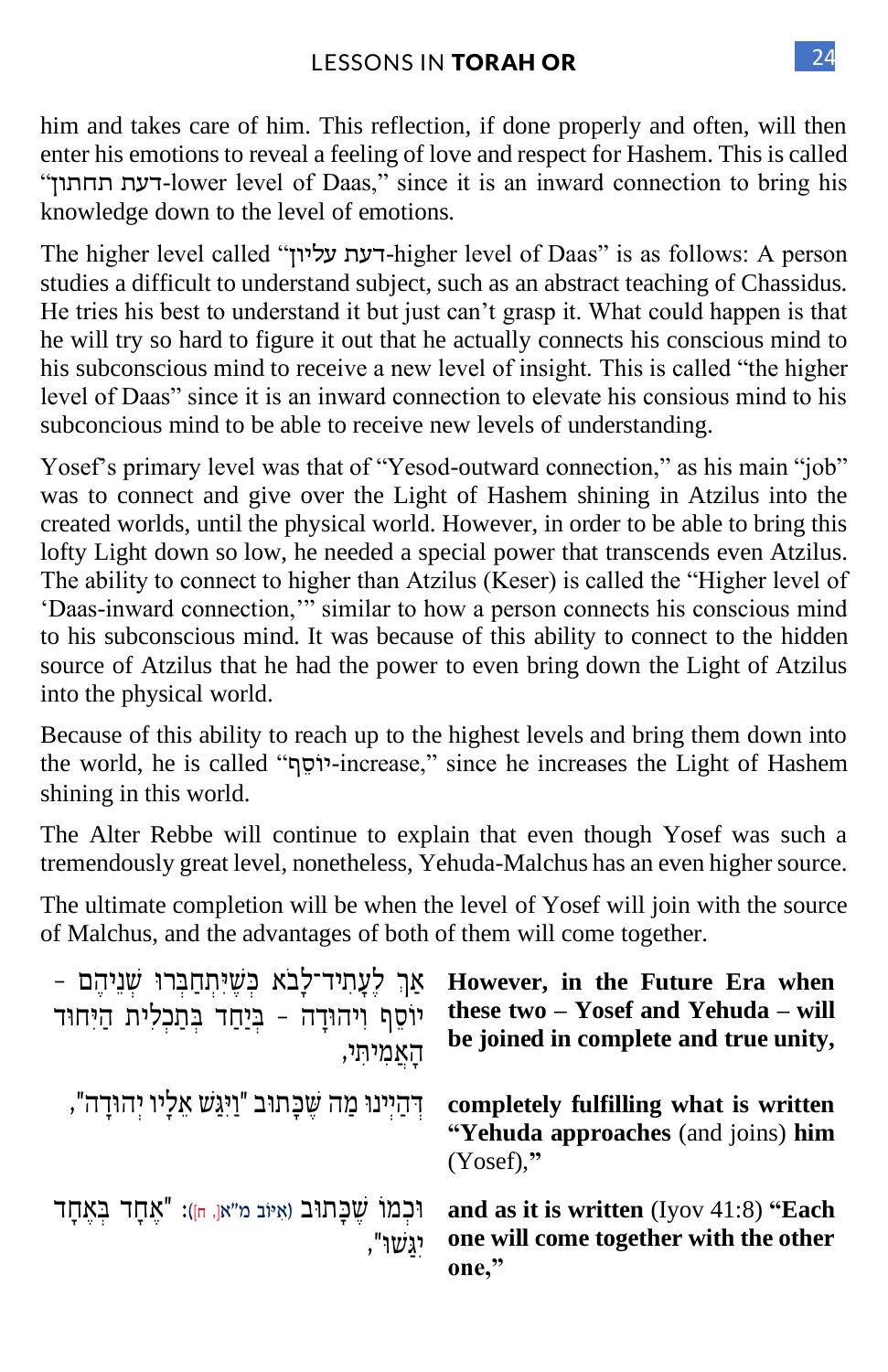| וזה יהיה לעתיד לבא, אז יתעלה יהודה<br>למַעלָה מִיוֹסֵף, כַּנַּ"ל עַל פָּסוּק "אֵשֶׁת<br>חַיִל עֲטֻרַת בַעלַה", | which will happen in the Future Era,<br>when Yehuda will be elevated to a<br>higher level than Yosef, as previously<br>discussed about the verse "A woman<br>of valor is the<br>crown of her<br>husband."                               |
|----------------------------------------------------------------------------------------------------------------|-----------------------------------------------------------------------------------------------------------------------------------------------------------------------------------------------------------------------------------------|
| וְלָכֵן אָז "וְעַבִדִּי דָּוִד מֶלֶךְ" - עַל כָּל<br>ישראל.                                                    | Then "My servant Dovid will be<br>king" over all the Jewish People.                                                                                                                                                                     |
| וְזֵהוּ שֵׁכָּתוּב (פְרָשְׁתֵּנוּ מה, א): "וְלֹא יָכֹל יוֹסֵף<br>להתאפק מי, בהתודע יוסף אל אחיו",              | This is the meaning of what is written<br>(Bereishis 45:1) "And Yosef couldn't<br>restrain himself any longer and he<br>asked everyone else to leave, so that<br>there was no else there when Yosef<br>was reunited with his brothers," |
| דְהַיְינוּ שֶׁנִּתְחַבְּרוּ יוֹסֵף וִיהוּדָה בִּתַכְלִית<br>הַחִבּוּר וְהַיְחוּד,                              | this means that the physical reunion<br>represented a spiritual union of Yosef<br>and Yehuda, who's spiritual levels (of<br>Ze'eir Anpin and Malchus) became<br>completely joined and united,                                           |
| "לְמֶיהֱוֵי אֶחָד בִּאֶחָד מּ״.                                                                                | accomplishing something similar to<br>what it says in the Zohar: "one level of<br>Hashem's Oneness (Malchus) should<br>with another level<br>merge<br>of<br>Hashem's Oneness (Ze'eir Anpin)."                                           |

In the Zohar recited on Friday evening services, it describes how on Shabbos there are two levels of Hashem's Oneness that merge together.

These two levels are that of Malchus and Ze'eir Anpin.

Malchus is expressing Hashem's Oneness as felt in the created beings, and their source, Malchus. This is called "Yichuda Tita'a-Lower level of Oneness." This is the how we perceive Hashem's Oneness from below to Above. We perceive empirically our own existence, and we understand intellectually and emotionally that Hashem is the True Existence behind all of our existence.

Ze'eir Anpin is expressing Hashem's Oneness as felt in Atzilus. This is called "Yichuda Ila'a-Higher level of Oneness." This is how Oneness is perceived from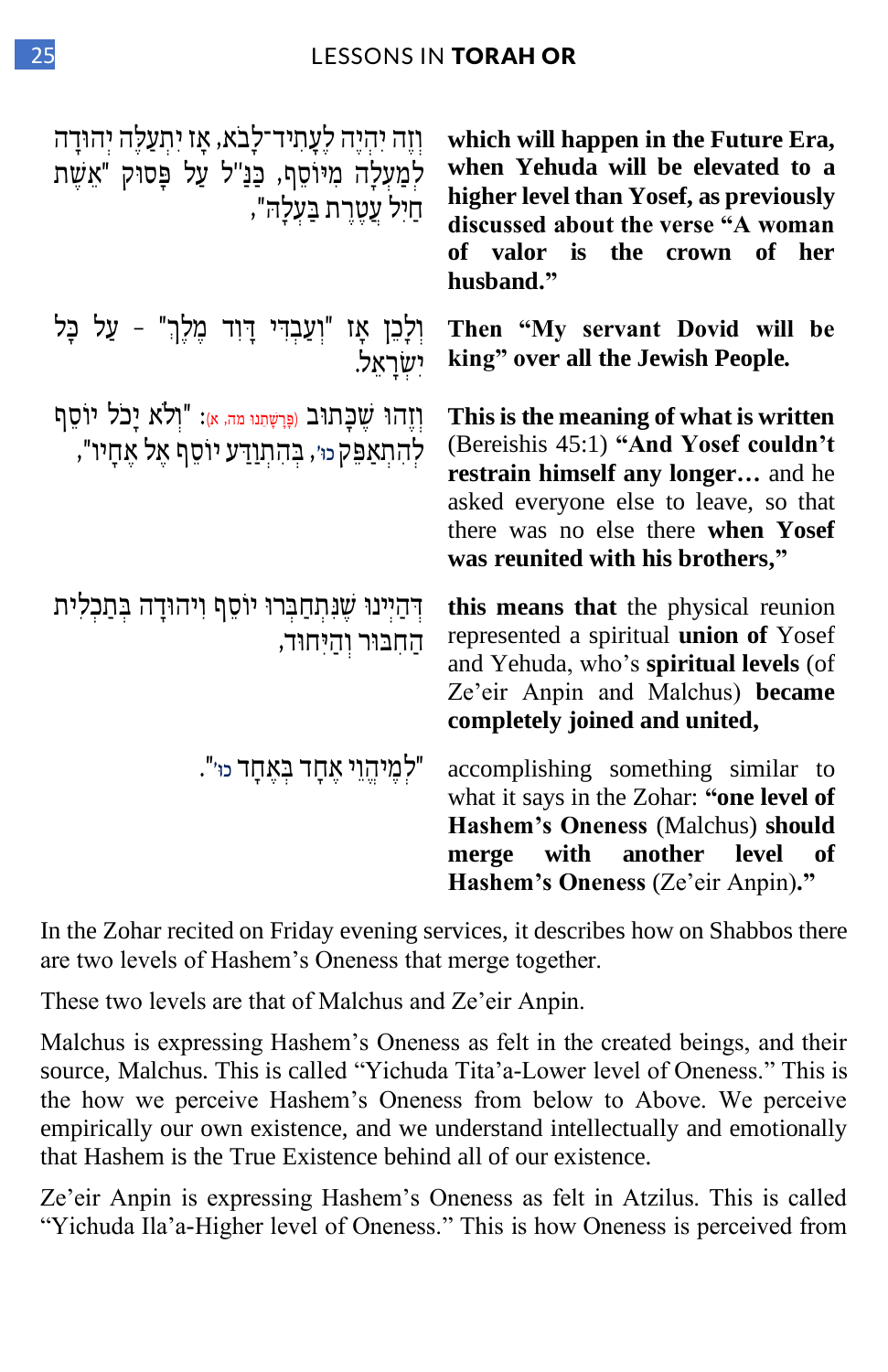Above to below. Hashem's True Existence is empirically perceived, and the existence of worlds and creations is only understood and explained as a concept.

Each of these levels have an adavantage:

The "Yichuda Tita'a-Lower level of Oneness," is something that is accomplished by the created beings. Each creation works hard to discover and reveal Hashem's Oneness. Therefore, whatever they find is there hard-earned accomplishment.

The advantage of "Yichuda Ila'a-Higher level of Oneness" is that it is more accurate.

On Shabbos, these two levels merge so that everyone should have both advantages of hard-earned accomplishment and complete accuracy.

This merger of Malchus and Ze'eir Anpin is also the idea of the reunion of Yosef and Yehuda, with a slightly different twist.

Here, Yehuda-Malchus represents selflessness/humility, faith, and unquestioning devotion. Yosef-Ze'eir Anpin represents spiritual growth through knowledge and emotion.

Once again, both levels have great advantages, and the best thing for everyone is if they can merge together and share their advantages.

This merger is represented by Yosef reuniting with Yehuda and the other brothers.

(However, it was only the very beginning of the idea of this merger, the merger will only happen completely in the time of Moshiach. The merger of Yosef and his brothers was only a taste and initial starting point of the real merger.)

### **Commentary of the Tzemach Tzedek on the Above Maamar:**

י וּבְכָל הַנּ"ל יוּבַן וִיבוֹאַר מַה שֵׁכַּתוּב) ְּב" ִּל ּק ּו ֵטי ַה ַּש''ס" ֵמ ָהֲאִּר''י ַז''ל, ְּב ֵביא ּור מַאֲמַר רַזַ"ל בְּ"חֵלֵק" ((סַנְהֶדְרִין) דַּף ק״ב, סוֹף עַמּוּד א'(:

**(Based on the aforementioned, it is well understood what is written in Likutei HaShas from the AriZal, in his explanation of the Sages statement in the Talmud Sanhedrin** (102a)**:**

<sup>&</sup>lt;sup>19</sup> וְעַיֵּין עַל פָּסוּק "וְהָיָה מִסְפַּר בְּנֵי יִשְׂרָאֵל כוּ'", בִעְנָין (הוֹשֵׁעַ ב, ב) "וְנִקְבָּצוּ בְּנֵי יְהוּדָה וּבְנֵי יִשְׂרָאֵל יַחְדָּו וְשָׂמוּ לָהֶם רֹאשׁ אֶחָד כוּ'" (לִקּוּטֵי תוֹרָה בַּמִּרְבָּר ו, ג־ד. ז, ד). וְעַיֵּין בִּדְרוּשׁ "בִּרְכַּת הַזִּמוּן", בְּעָנְיָן שֶׁדְּוִד הַמֶּלֶךְ עָלָיו־ .<br>הַשָּׁלוֹם יְבָרֶךְ עַל כּוֹס יַיִן הַמְשׁוּמָר שֶׁלֶּעָתִיד לָבֹא כוּ' (סִדּוּר עִם דַא"ח שַׁעַר בִּרְכַּת הַמָּזוֹן קב, א). וְעַיֵּין עַל פָּסוּק "מָתָר תֹדֶשׁ", בְּעִנְיַן יְהוֹנָתָן וְדָוִד (רְאֵה סֵפֶר הַמַּאֲמָרִים תקס"ז עַמּוּד מח וְאוֹר הַתּוֹרָה בְרֵאשִׁית ד, ב. תקס"ח חֵלֶק . אַ עַמּוּד תקכח, וְנוֹסַח אַחֵר בְּמַאֲמָרֵי אַדְמוּ"ר הַזָּקֵן נִבְיאִים עַמּוּד ט).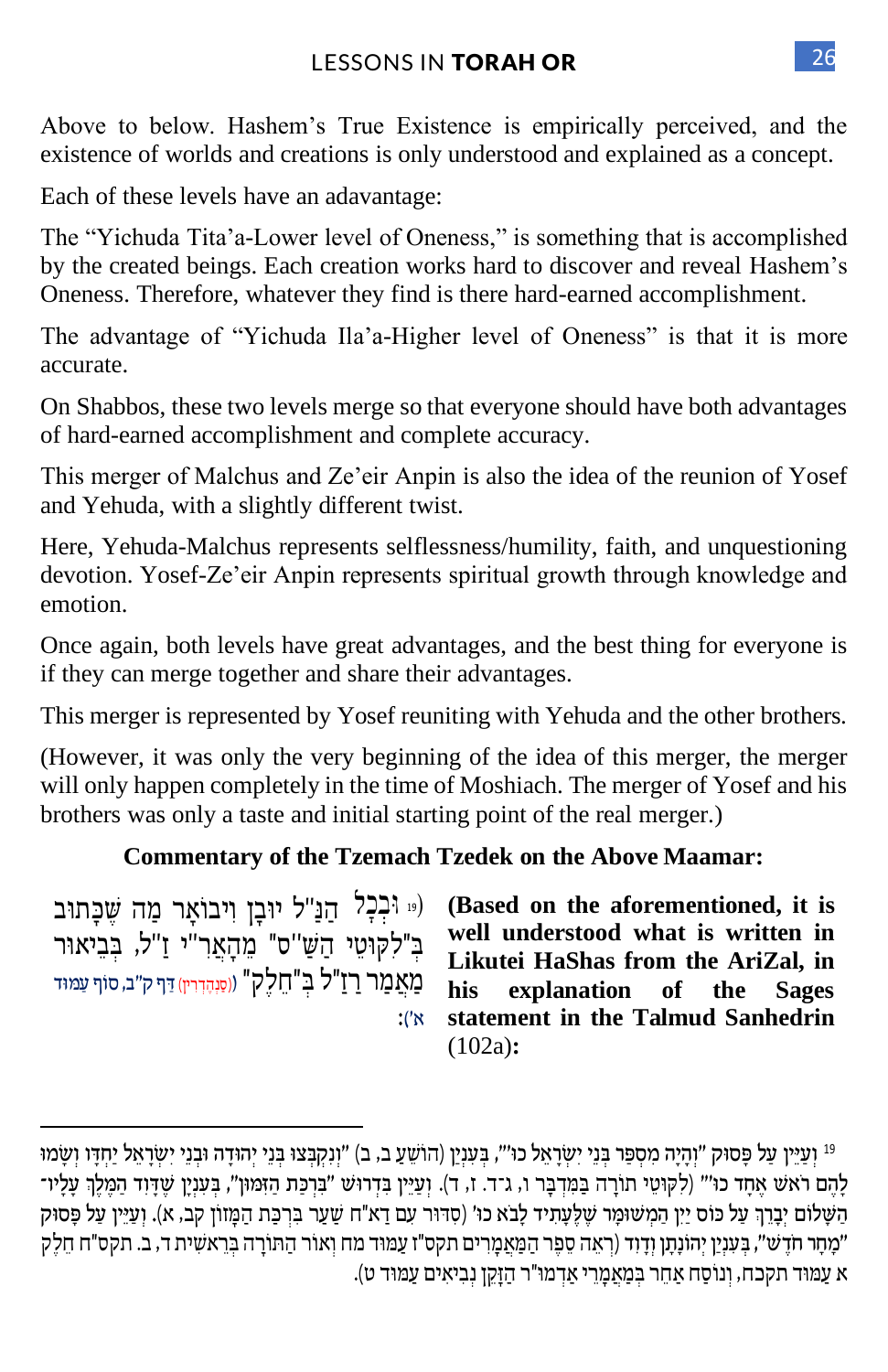**"Hashem grabbed Yeravom the son** 

ָנְבָט בְּבִגְדוֹ וְאָמַר לוֹ: חֲזוֹר בְּךָ וַאֲנִי וְאַתָּה וּבֶן יִשֵׁי נְטַיֵּיל בְּגֵן עֲדֵן כוּ׳20, **of Nevat by his clothing and said to him: "Turn back (**from your sinful behavior to the path of fulfilling the Torah and Mitzvos)! Then, Me and you and (Dovid) the son Yishai will take a stroll together in Gan Eden. אַמַר לו מִי בַּרֹאשׁ? אַמַר לוֹ: בֶּן יִשַׁי בְּרֹאשׁ. אַמַר לו: אִי הַכִּי, לֹא בַּעֵינַא". **He** (Yerovam) **asked 'Who will lead?' Hashem answered: 'The son of Yishai.' He said 'If so, I do not want to return** to Torah and Mitzvos.'" **dynamic the like just is This** ש ֶ הוּא מַ מָּ ש הָ עִּ נְיָן הַ נַּ''ל, **explained above:** שַׁהַקַּדוֹשׁ בָּרוּךְ־הוּא רָצָה שֵׁיָּרָבְעָם יַחזור בִּתְשׁוּבָה, **Hashem wanted Yeravom to return in repentance,** וְאָז יַאִיר בּוֹ מִבְחִינַת וּמַדְרֵגַת יוֹסֵף, ּ בְּחִינַת "עֵץ אֱפְרַיִם כוּ׳"; **and then, the spiritual level of Yosef,** who was his ancestor **which is called "the staff of Efraim,"** the same tribe as Yerovam, **would be able to shine within him.** ּרְוָזהוּ "אֲנִי וְאַתָּה וּבֵן יִשֵׁי נְטַיֵּיל בְּגַן עָדָן" – ַשׁיִּהִיה מֵאיר בַּהֶם אֵין־סוֹף בָּרוּך־הוּא בהארה רבה. **This is the meaning of "Me and you and the son of Yishai will take a stroll in Gan Eden," meaning, that they will experience a great revelation from Hashem's Infinite Light. ",I-אֲ נִּ י" word the in hinted is This** וְ זֶהוּ "אֲ נִּ "י כוּ' ".

The word "י ִּנ ֲא-I" is the same letters as "ןִּי ַא-Nontangible," referring to a very lofty level of Hashem's Light (a.k.a. Kesser) that cannot be grasped even by the world of Atzilus.

If Yerovam would have repented, he would have been able to reveal the level of Ze'eir Anpin. (King) Dovid son of Yishai was the embodiment of Malchus.

<sup>20</sup> ("וַאֲנִי וְאַתַּה וּבֵן יִשֵׁי נְטַיֵּיל בְּגַן עֵדֵן").

ְשֵׁ" תַּפְשׂוֹ הַקֲדוֹשׁ בַּרוּך־הוּא לִיַרַבְעָם בֵּן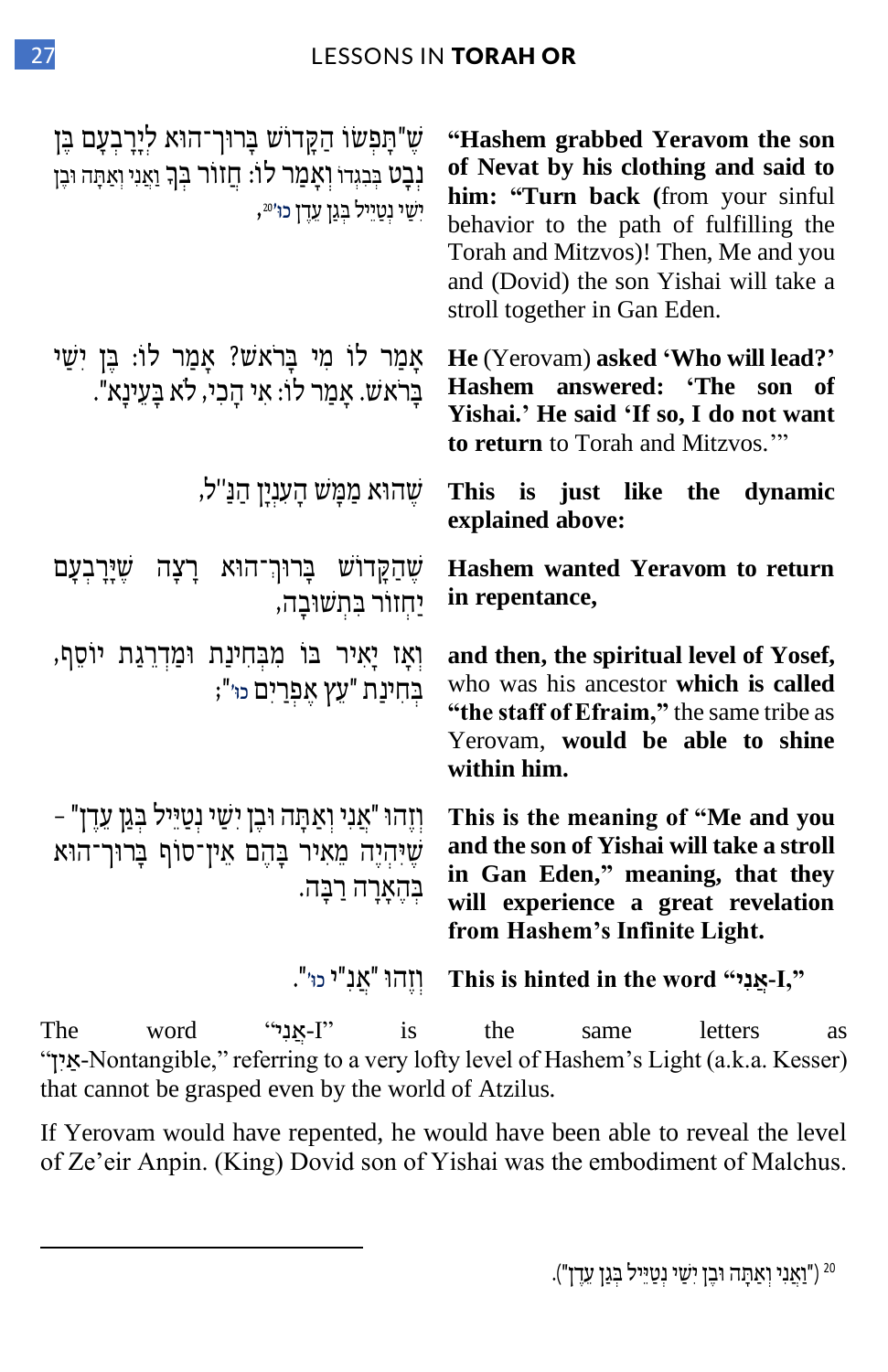If they would have joined together, this would have achieved a tremendous revelation of Hashem.

| "אַמַר לו: מִי בַּרֹאשׁ?" - כִּי הוּא רַצַה כִּמוֹ<br>שֶׁהָיָה עַכְשָיו, שֵׁבְחִינַת וּמַדְרֵגַת יוֹסֵף<br>הוא למעלה מבחינת יהודה, לכך רצה<br>הוא להיות בראש לגבי דוד. | When he (Yerovam) asked "Who will<br>lead?" he wanted things to remain as<br>they are now, when the spiritual level<br>of Yosef is superior to the level of<br>Yehuda. This is why he wanted to<br>lead instead of King Dovid.                                                  |
|------------------------------------------------------------------------------------------------------------------------------------------------------------------------|---------------------------------------------------------------------------------------------------------------------------------------------------------------------------------------------------------------------------------------------------------------------------------|
| אֲבָל הַקֲדוֹשׁ בָּרוּךְ־הוּא "אָמַר לוֹ":<br>ּשֶׁלֶעָתִיד־לָבֹא יִתְעַלֶּה יְהוּדָה, לָבֵן "בֶּן<br>יִשַׁי בַראש כוּ".                                                | However, Hashem responded that in<br>the Future Era, Yehudah will ascend<br>to a higher level, therefore, even now<br>"The son of Yishai will lead," since in<br>essence he is greater.                                                                                         |
| "אַמַר לו: אִי הַכִי לא בַּעֵינַא" - שֵׁלֹא הַיַה<br>בו בחינת בטול ושפלות זה. וזהו שאמרו<br>רַזַ"ל (שִׁם קֹּא, בּ): "גַּסוּת הָרוּחַ שֵׁבְיָרָבְעָם<br>טְרַדַתוֹ מּ״.  | He (Yerovam) responded: "If so, I do<br>not want to repent." Meaning, that he<br>didn't have, and didn't want this level<br>of bitul and humility. This accords<br>with the teaching of our Sages (ibid.<br>that "The arrogance"<br>101b)<br>- of<br>Yeravom was his downfall." |

Seemingly, the Alter Rebbe is saying that Yerovam's downfall, which resulted from arrogance, was also connected to his spiritual makeup. His (true) spiritual level was connected to Yosef, which is about growth through understanding and feeling, not about selflessness and humility. This is why he had an ideological opposition to what King Dovid represented. However, he took this ideological opposition to the extreme and from there he fell down into regular arrogance and into sin.

וּמֵעֵין זֶה נִתְבַּאֵר גַּם כֵּן בִּמַקוֹם אַחֵר בְּעָנְיַן הַמְרַגְּלִים, **Similarly, we can also explain the concept of the** *Meraglim***-Spies.**

In Parshas Shelach the Torah relates that Moshe sent spies to investigate the Land of Eretz Yisrael, to determine the best way to conquer it. Instead of doing that, they came back with their own opinion that the Land cannot be conquered, and everyone should just stay in the desert.

In Likutei Torah on Parshas Shelach, the Alter Rebbe explains the story on a deeper level. He says that they had spiritual motivations to stay in the desert, since they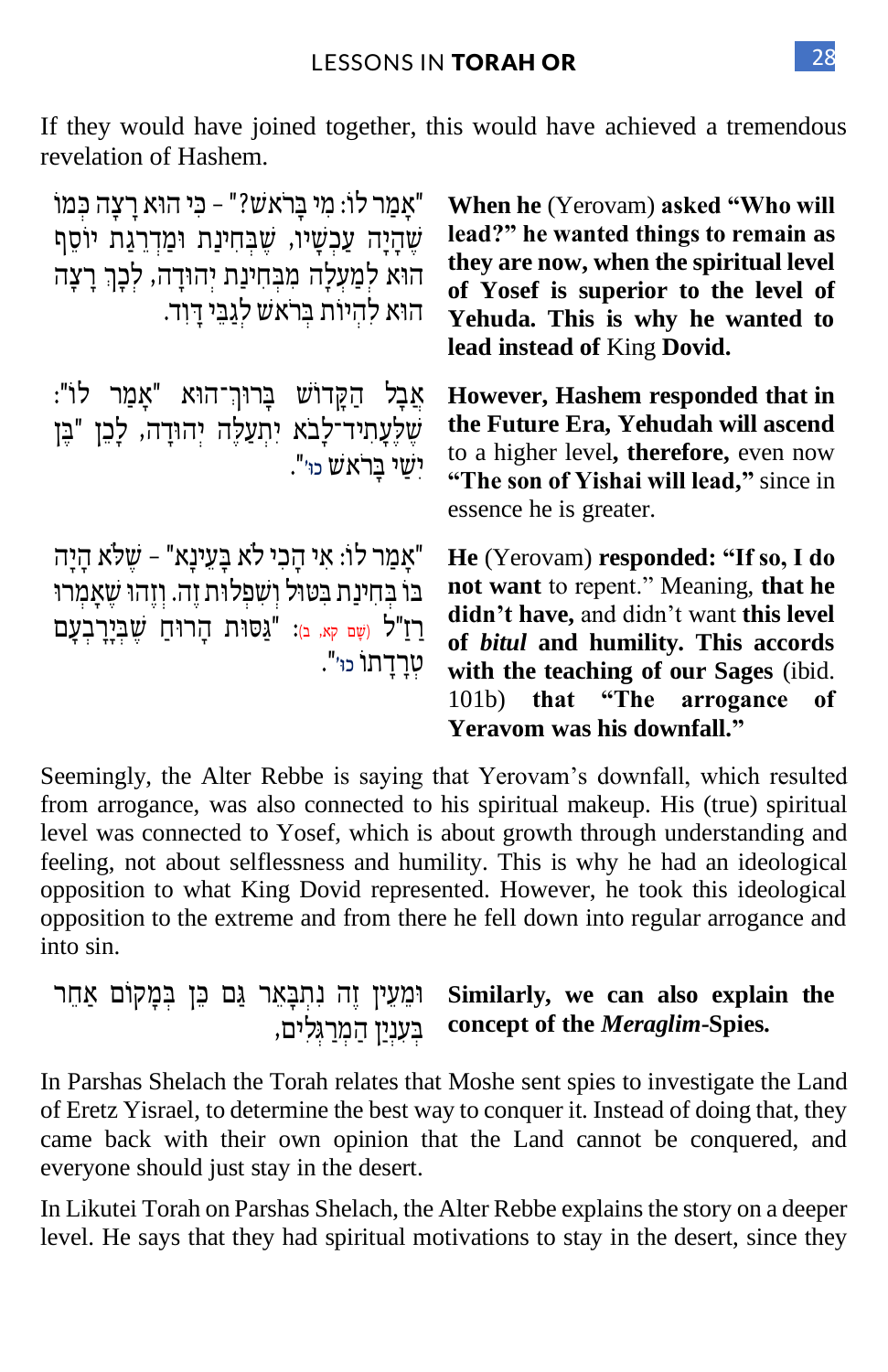wished to remain involved in only Torah study and prayer, and not to get involved in material matters in the Land.

שלא הַיַה בָהֶם גַּם כֵּן שִׁפְלוּת זו לִגַבֵּי בִּחִינַת אַרץ הַעָלִיוֹנַה.

**They also did not possess this**  attribute of **humility in relation to the aspect of the Land, as it is Above,**  Malchus of Atzilus.

The physical Land of Eretz Yisrael corresponds to Malchus of Atzilus. As explained above, Malchus is the aspect of selflessness and humility, especially in the context of fulfilling physical Mitzvos even if we don't understand them. They didn't want to connect to that level.

| ּשֶׁדִּימוּ בְעַצְמָם שֶׁאֵין צָרִיךְ לְזֶה, לִהְיוֹתָן     |
|-------------------------------------------------------------|
| ּמֵעַלְמָא דִדְכוּרָא, "כּוּלָם אֲנָשִׁים כוּ" (שְׁלַּחִיג, |
| د).                                                         |
|                                                             |

**It appeared to them that they didn't need to connect to this level, since that they were from the "Level of the Provider,"** i.e., Ze'eir Anpin, **and they "were all men** of stature.**"** (Bamidbar 13:3)

They thought they were from the level of Ze'eir Anpin, which they thought was higher than Malchus, and therefore didn't want to enter the Land which corresponds to Malchus.

However, this was a big mistake, as explained above, that Malchus is essentially higher.

ְאֲבַל יוֹסֶף הַצַּדִּיק וִיהוּדַה יִתְחַבְּרוּ לעתיד־לבֹא בּתכלית היחוד **However, Yosef and Yehuda will be completely united in the Future Era,**  $:$  (לְמִיהוִי אַחָד בֵּאחֵד" כַּנַ"ל). so that both levels should fully merge **together, as explained above.)**

� ——————————————————————————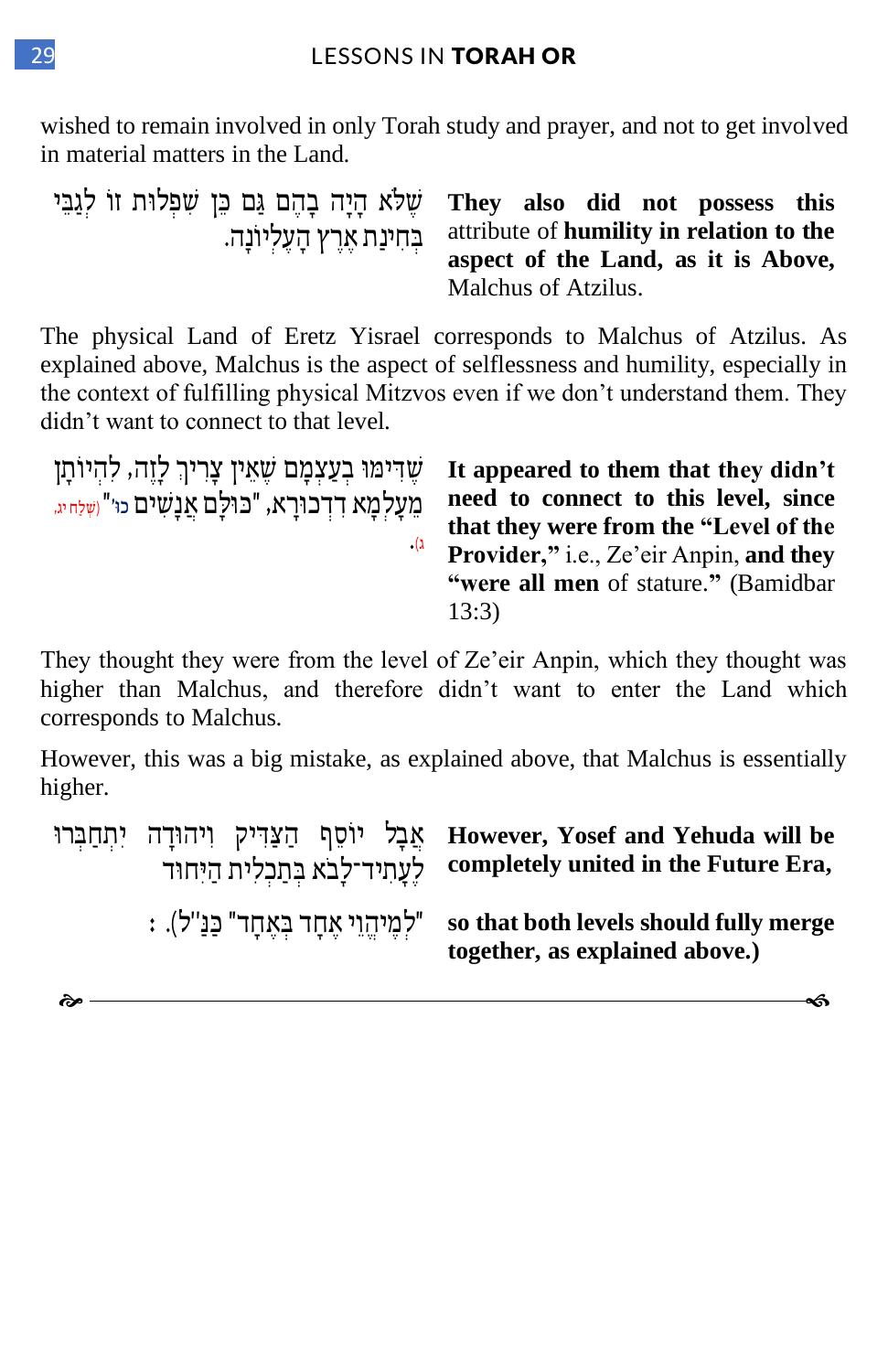### **Summary of the Maamar<sup>21</sup>**

(Based on the summary of the Tzemach Tzedek quoted in the notes)

- 1- There is a dispute in the Gemara whether the Heavens were created first or the Earth was created first.
- 2- The resolution between them is: In the spiritual hierarchy of levels, the Heavens is before (higher than) the Earth, and vegetation is higher than inanimate objects. However, in their source in the Original 'מַחֲשָׁבָה<sup>4</sup> -Thought' of Hashem, there the rule is "the end goal was the original intention," and therefore the Earth is higher. This is why the Earth has more bittul-selflessness.
- 3- The meaning of 'הַחֲשָׁבָה<sup>'</sup> Thought' is connected to the letters it is made of that spell 'ה" בְּמֵ"ה 'considers itself like nothing,' reflecting total selflessness. Because the Earth, which represents Malchus, comes from that level, that is why it allows everyone to step on it and doesn't grow tall.
- 4- Because the lofty source of the Earth, it is able to produce vegetation continuously forever, something no other creation can accomplish, to produce something new every year forever.
- 5- In the Future Era, Malchus (the 'Earth' of Atzilus) will ascend to its source which is above everything else. This is the meaning of "a woman of valor is the crown of her husband." The 'husband' of

מיוסד על קיצור מהצמח צדק, אור התורה בראשית כרך ו', ע' תתש"ח: <sup>21</sup>

קיצור. נחלקו בגמרא אם שמים קדמו כו', והאמת: בהשתלשלו ת שמים קדמו לארץ, וכן בחי' צומח למעלה מהדומם. אבל מצד שרשן במחשבה הקדומה "סוף מעשה במחשבה תחלה," אם כן ארץ קדמה שם. לכן יש בה הביטול יותר - חשב מ"ה. והיא המוציאה צמחה. ולעתיד לבא תתעלה להיות המלכות גבוה מכולם מהאי טעמא, וזהו אשת חיל עטרת בעלה. וזהו ההפרש בין המשכן למקדש, שהמשכן נעשה כסדר דעכשיו שמים קדמו, לכן הכותלים מעצי שטים, והעפר היה בקרקע המשכן, והחי למעלה מכולם - יריעות מקיפים כו'. אבל המקדש דירת קבע, מעין דלעתיד לבא שתהיה "אשת חיל עטרת בעלה," לכן היה כולו מאבנים דוקא, אף הגג כו'.

וזהו גם כן ענין יוסף ויהודה : יוסף - בחינת צומח ,ל שון תוספת, בחינת ארז . והיה למעלה מיהודה שהוא בחינת מלכות. אבל לעתיד לבא תתעלה המלכות, יראה תתאה ביראה עילאה, חשב מ"ה, ביטול דמשה, אם כן הוא למעלה מאהרה ויראה דמדות. רחיות שמיח כו'.

וזהו גם כן ענין ההפטרה, חיבור העצים "למהוי אחד באחד," "ויגש אליו יהודה," אז "ועבדי דוד מלך עליהם."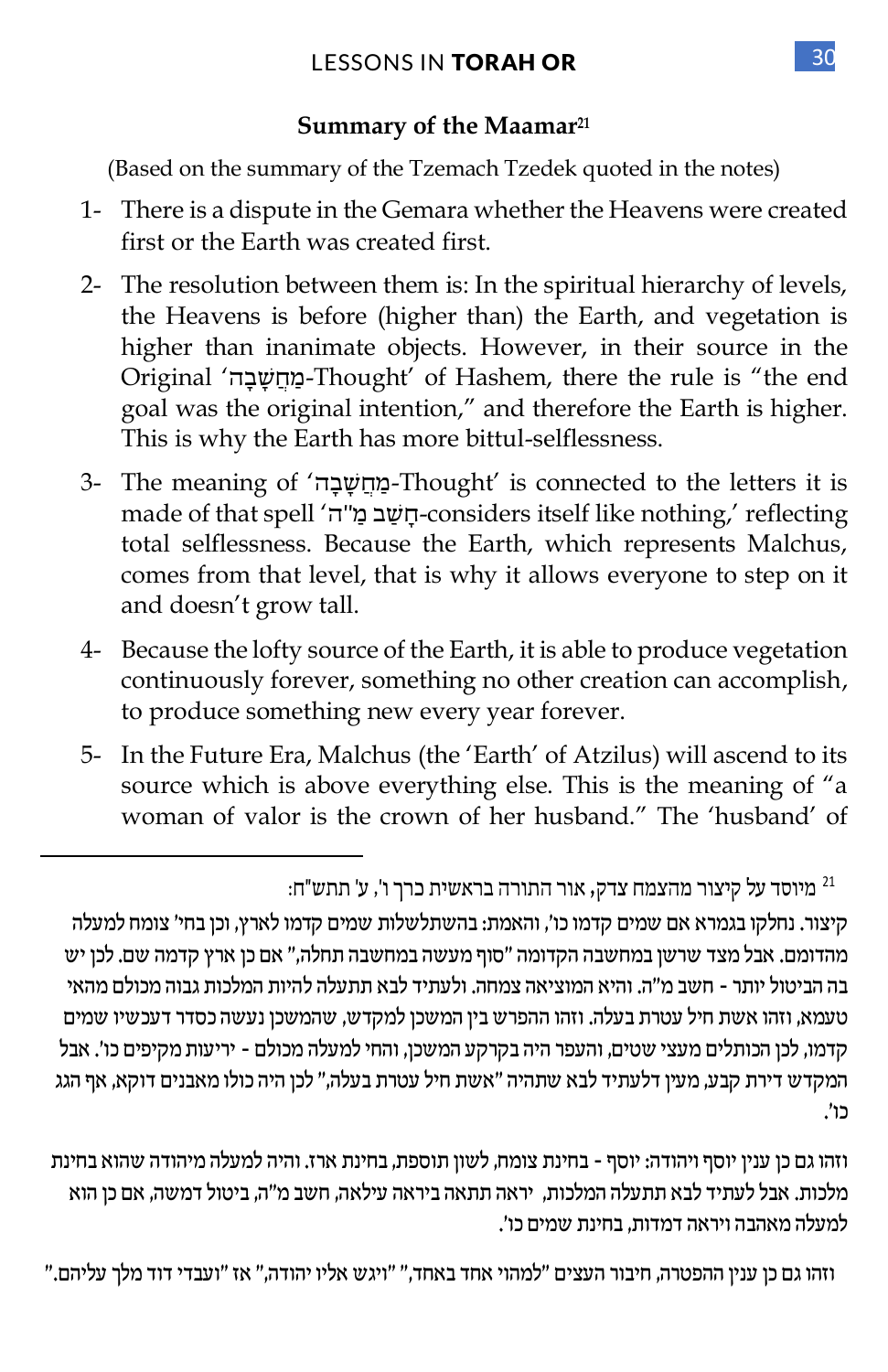Malchus is Ze'eir Anpin, Hashem's attributes of Kindness and Severity etc. Now, Malchus, Hashem's creative power is the 'wife,' i.e., recipient of Hashem's attributes. However, in the Future Era, we will see how this creative power of Hashem, Malchus, actually far surpasses Hashem's attributes because of its source in Hashem's Essence. Thus, it will go on top of the head and become the 'crown' of 'her husband,' Ze'eir Anpin.

- 6- This is the difference between the Mishkan and the Beis Hamikdash: The Mishkan was a 'temporary dwelling of Hashem.' It was constructed according to the current spiritual hierarchy, when the Heavens are higher than the Earth. This is why its floor was made from earth, its walls were made from wood, and above these were the roof curtains made from animal skins and hair.
- 7- However, the Beis Hamikdash was 'permanent dwelling of Hashem.' It reflected the state of the world in the Future Era, when Malchus will be the "crown of her husband.' Therefore, it was made completely from stones, including the roof (except for some wooden support beams that were secondary to the stone structure). This is because the inanimate stones of the earth ultimately have the highest source in Hashem's Original Thought.
- 8- This is also the idea of Yosef and Yehuda: "ף ֵס יו-Yosef," means to "ף ֵס יו-increase" and grow to the fullest, like a cedar tree that grows very tall. He represented Ze'eir Anpin, and therefore was higher than Yehuda who represented Malchus.
- 9- However, in the Future Era, Malchus will be elevated to its source. In the service of Hashem, we find this idea of the true greatness of Malchus: "Malchus" means kingship, which represents the lower level of awe of Hashem. At that level, we simply accept Hashem as our King unquestioningly, and devote ourselves to Him, regardless of how much we understand His true greatness. The source of this sincere devotion is in the "higher level of the awe of Hashem." This is found in the essence of the Jewish soul, the levels of Chaya and Yechida, where the soul sees Hashem and is bound up with Him on an essential level, beyond the limitations of logic. The level of Chaya and Yechida were expressed in Moshe Rabeinu, the greatest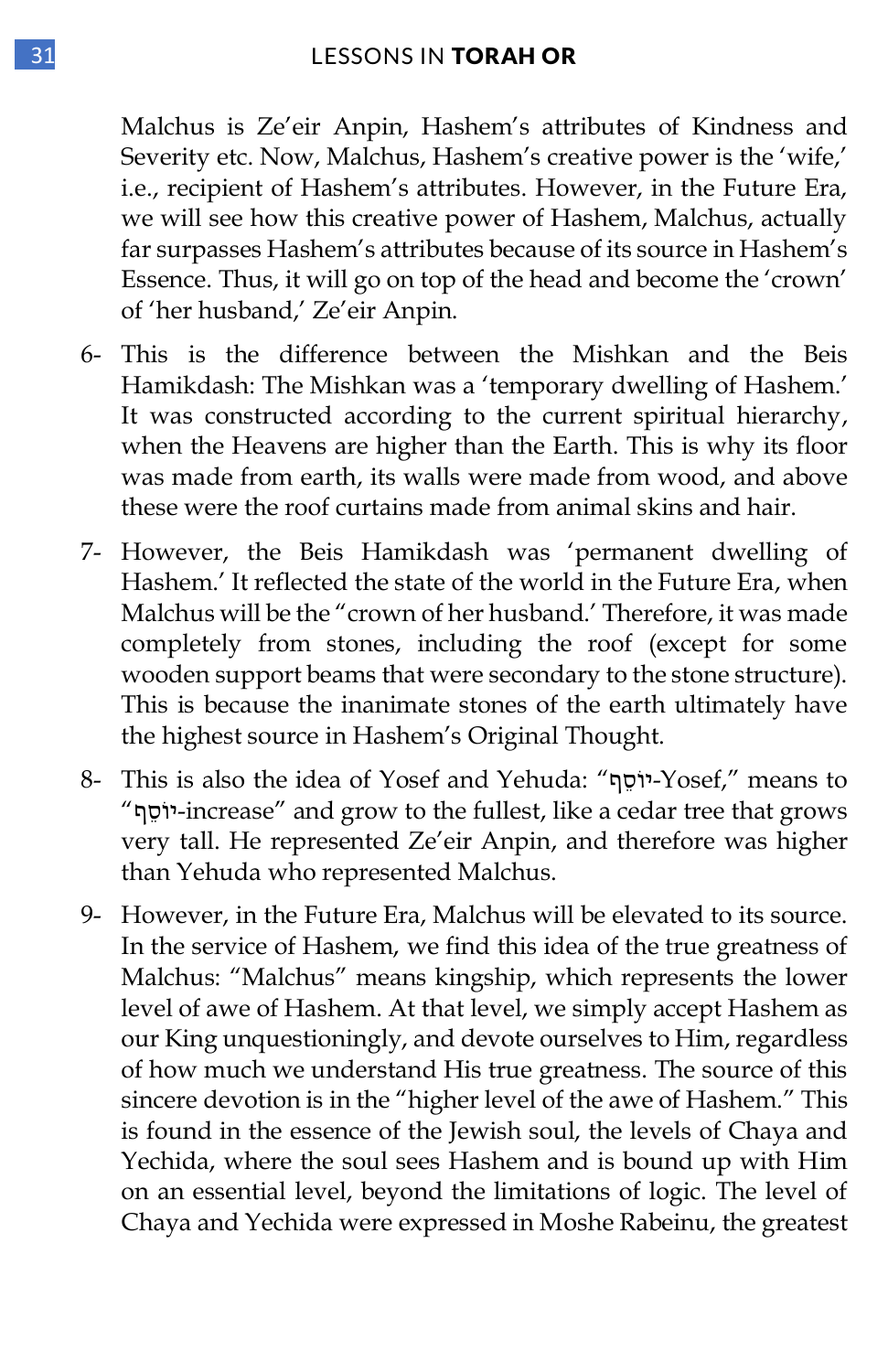of all prophets, when he said "we are nothing, don't complain to us, rather to Hashem, since He is the only True Existence!"

Our unquestioning acceptance of Hashem's Kingship, Malchus, Yehuda, is rooted in the essential bond of the soul with Hashem, the level of Moshe Rabeinu. Therefore, it must be essentially higher than the understanding and emotions we have for Hashem on a conscious level, which are represented by Ze'eir Anpin, Yosef, spiritual growth.

- 10- This theme is also expressed in the Haftorah of Parshas Vayigash: In the Haftorah it describes how Hashem commands Yechezkal to take two sticks, one for the tribe of Yehuda (and Binayamin) and for the tribes of Yosef (who ruled all the other tribes). He is then join these two sticks together, to merge into one stick. This represents how in the future, the advantages of both types of service of Hashem, that of spiritual growth and that of selfless devotion, will merge together. We will be able to have total selfless devotion to Hashem, in the manner of Yehuda and King Dovid, and as part of that also come to the greatest understanding and emotions for Hashem. These new levels of understanding and emotions will be so fully permeated with total selfless devotion to Hashem, that they will allow Hashem to shine His Essence into them without any obstruction of ego. This will allow us to connect to Hashem's Essence not only in our sincere devotion, but also in our mind and heart.
- 11- This is the inner meaning behind the reunion of Yehuda and Yosef: This was the beginning of the merging of these two types of the service of Hashem. This process of merging will continue and come to complete fruition in the time of the coming of Moshiach, speedily in our days!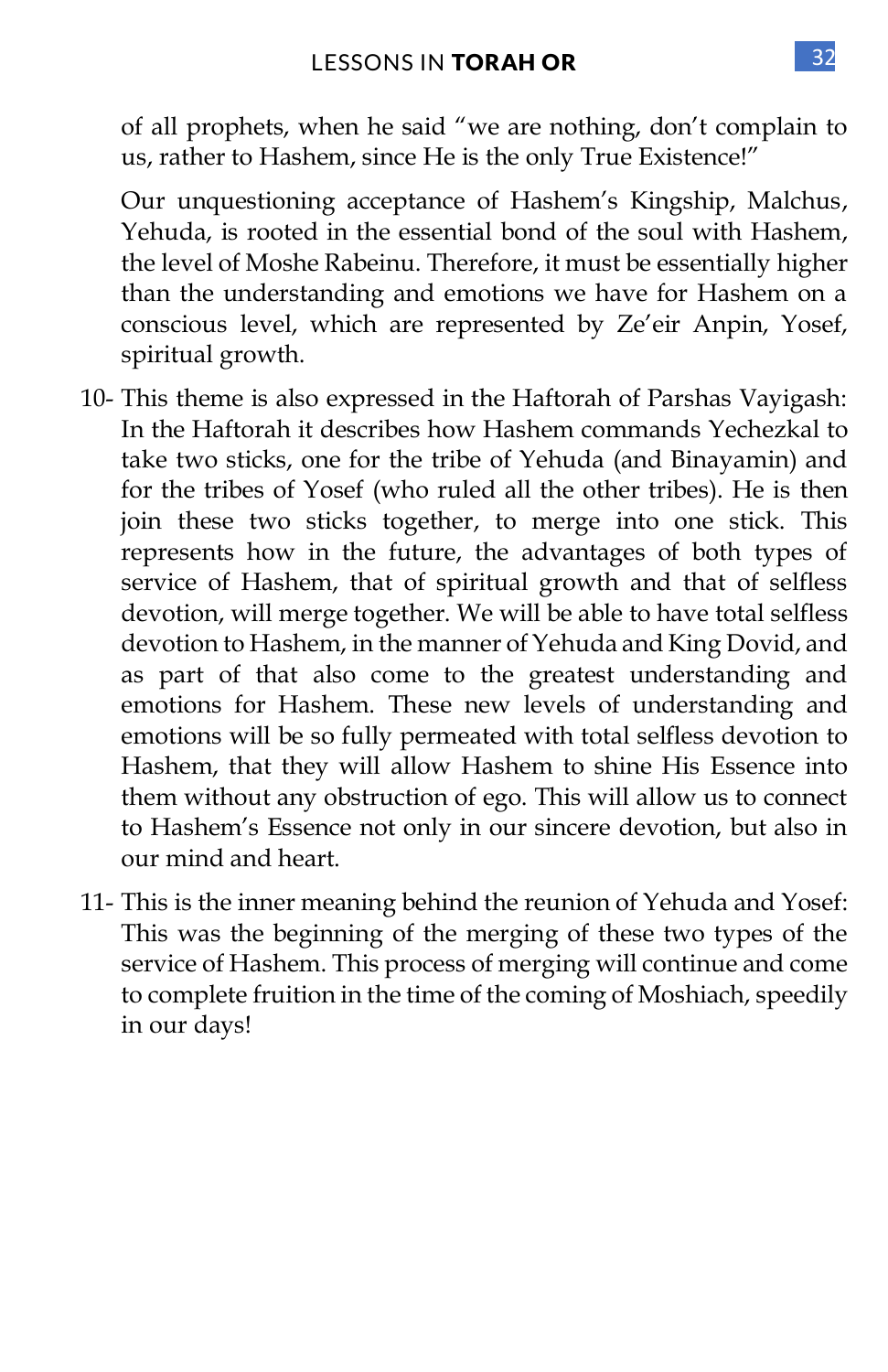#### **Lessons in the service of Hashem from the Maamar**

- 1- The foundation of all service and the goal of all service of Hashem is the sincere wholehearted devotion to Hashem. We do this by simply accepting Hashem as our King, to fulfill all of Hashem's requests and instructions unquestioningly.
- 2- Within that framework, we need to pursue spiritual growth. This means to increase in our understanding of Hashem's greatness and to develop a feeling for Hashem during prayer.
- 3- However, we need to work on "merging" these two approaches. Our understanding and feelings for Hashem need to be permeated with the selfless devotion for Hashem. Then we will be able to truly connect to Hashem in a pure and egoless manner in every aspect of our lives.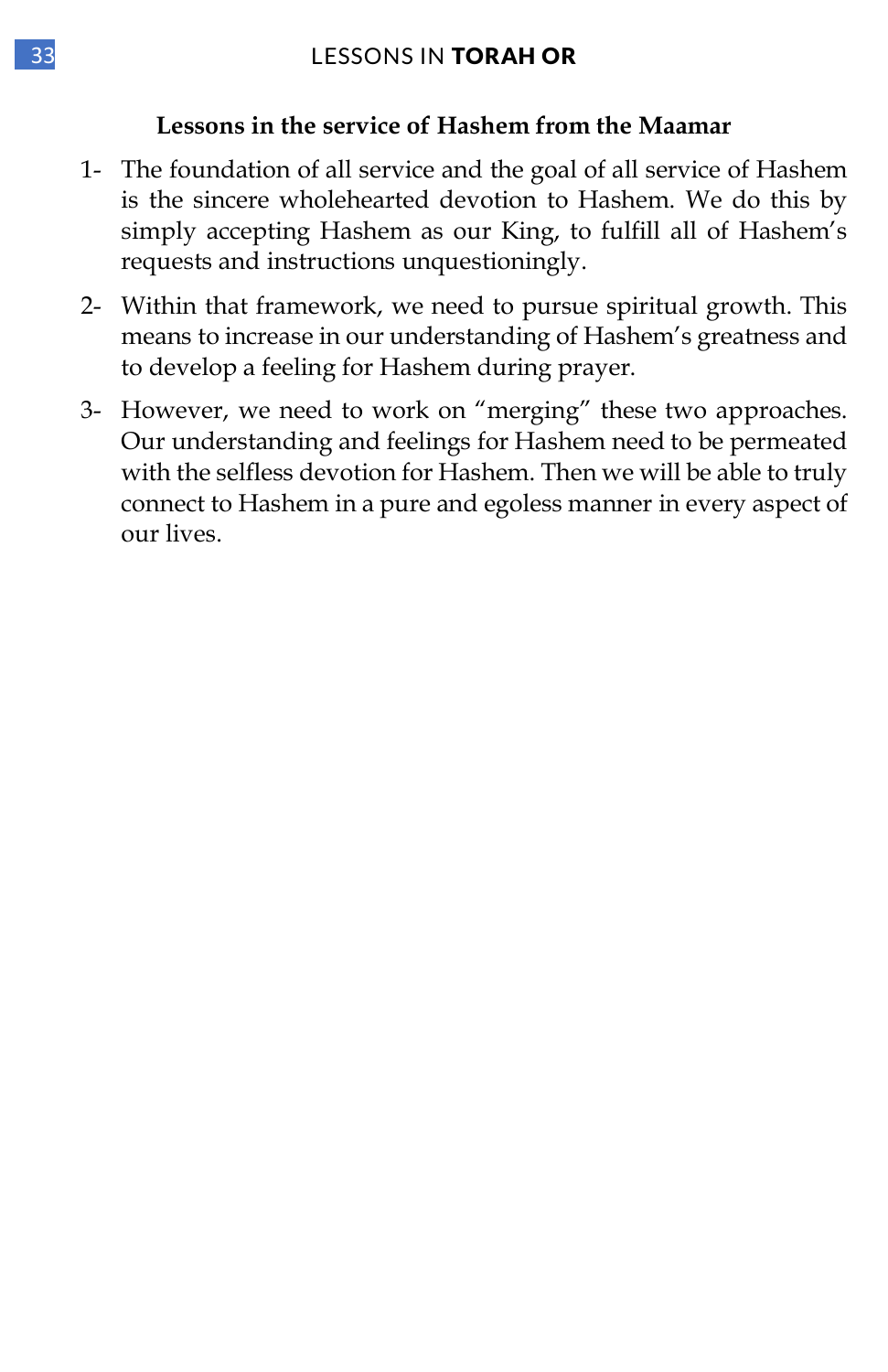## LESSONS IN **TORAH OR** 34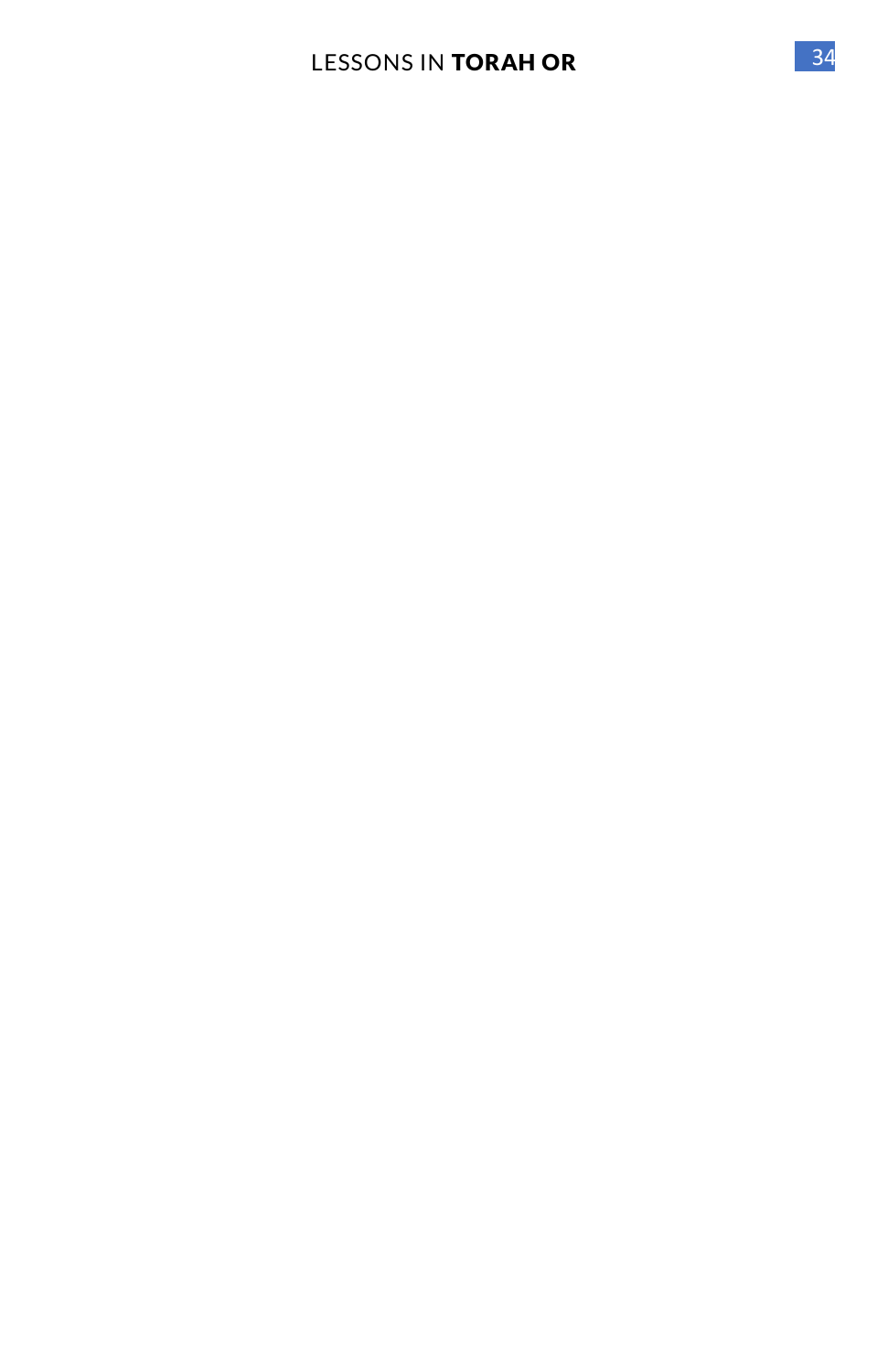## תנצב"ה

# נלבייע כי תמוז תשפייא

"ר' פיניע קארף", מגיד שיעור בלקו"ת מדי יום ביומו ב770, ומשפיע דא״ח לרבים

ר' רפאל פינחס בן הרב יהושע ז"ל,

לעילוי נשמת הרה"ח הרה"ת וכו'

**\*\*\***

שרצונו הק' שכל אחד ואחת ילמדו תורה אור ולקוטי תורה שעי"ז מזרזים הגאולה האמיתית והשלימה

לכ״ק אדמו״ר נשיא דורנו

לזכות חיזוק ההתקשרות

**\*\*\***

ולזכות יוסף יצחק בן בילא איטא ולאה בת חנה דבורה רייזל וכל יוצאי חלציהם שיחיו, שיזכו ללמוד חסידות וליליך בדרכי החסידות, ויפוצו מעיינות אור החסידות

לזכות כל ילדי החסידים שיתנו חסידישע נחת לכ"ק אדמו"ר ולהוריהם שיחיו

**\*\*\***

בן יבלחט"א ר' אהרן לייב שיחי'

ר' חיים שניאור זלמן יהודה ז"ל

LESSONS IN TORAH OR

לעילוי נשמת הרה"ת